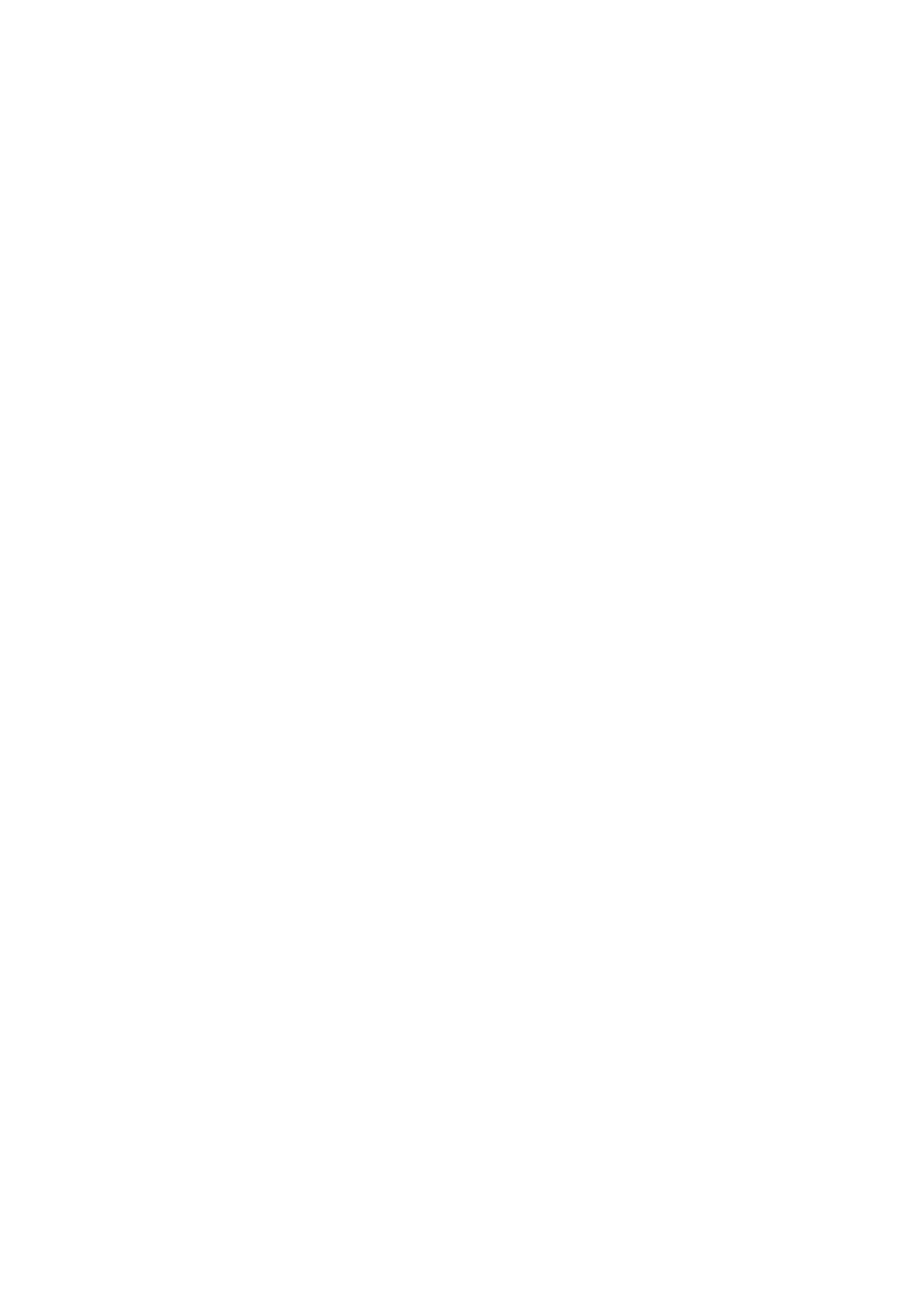Authored by Laryssa Chomiak (Consultant)

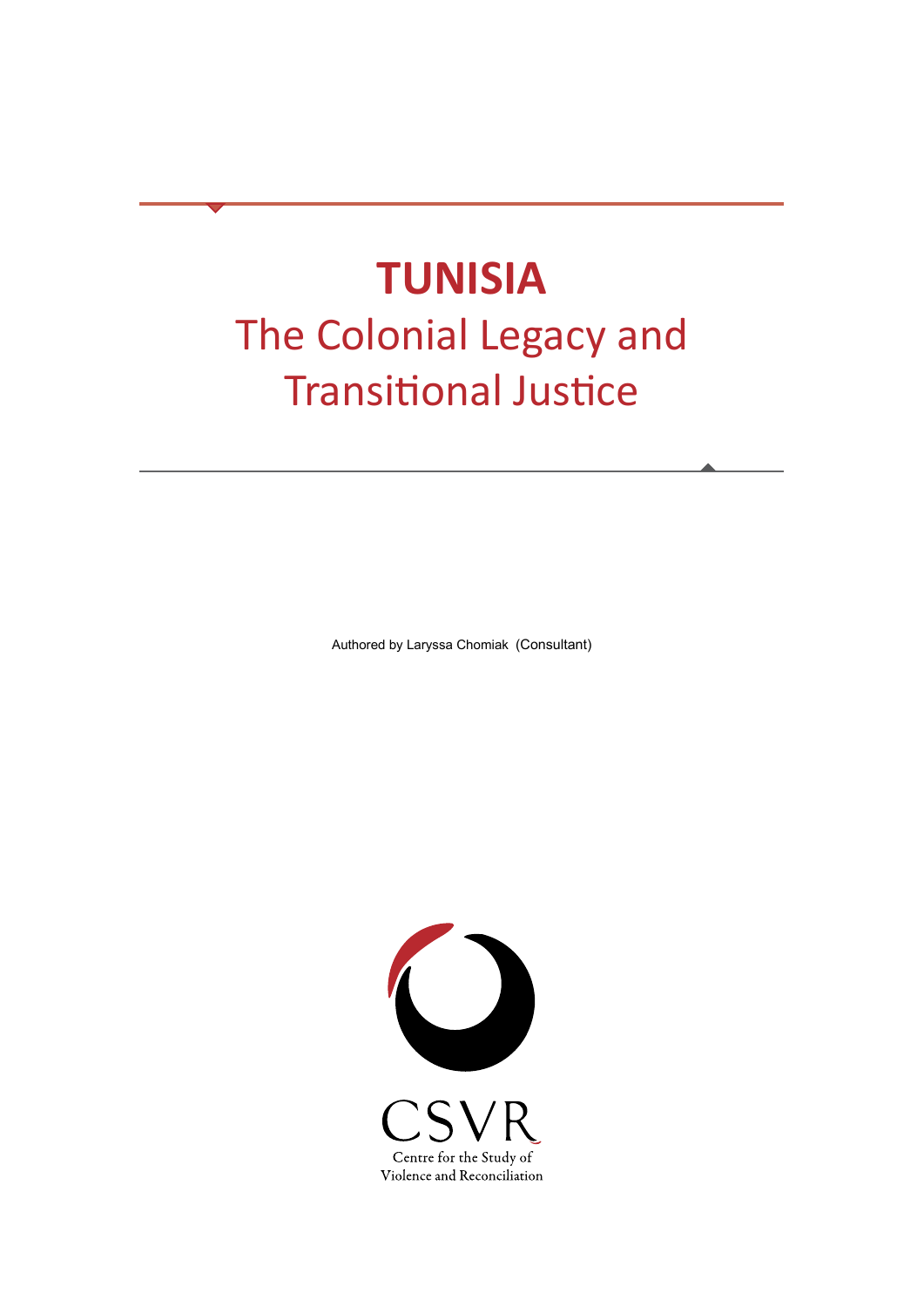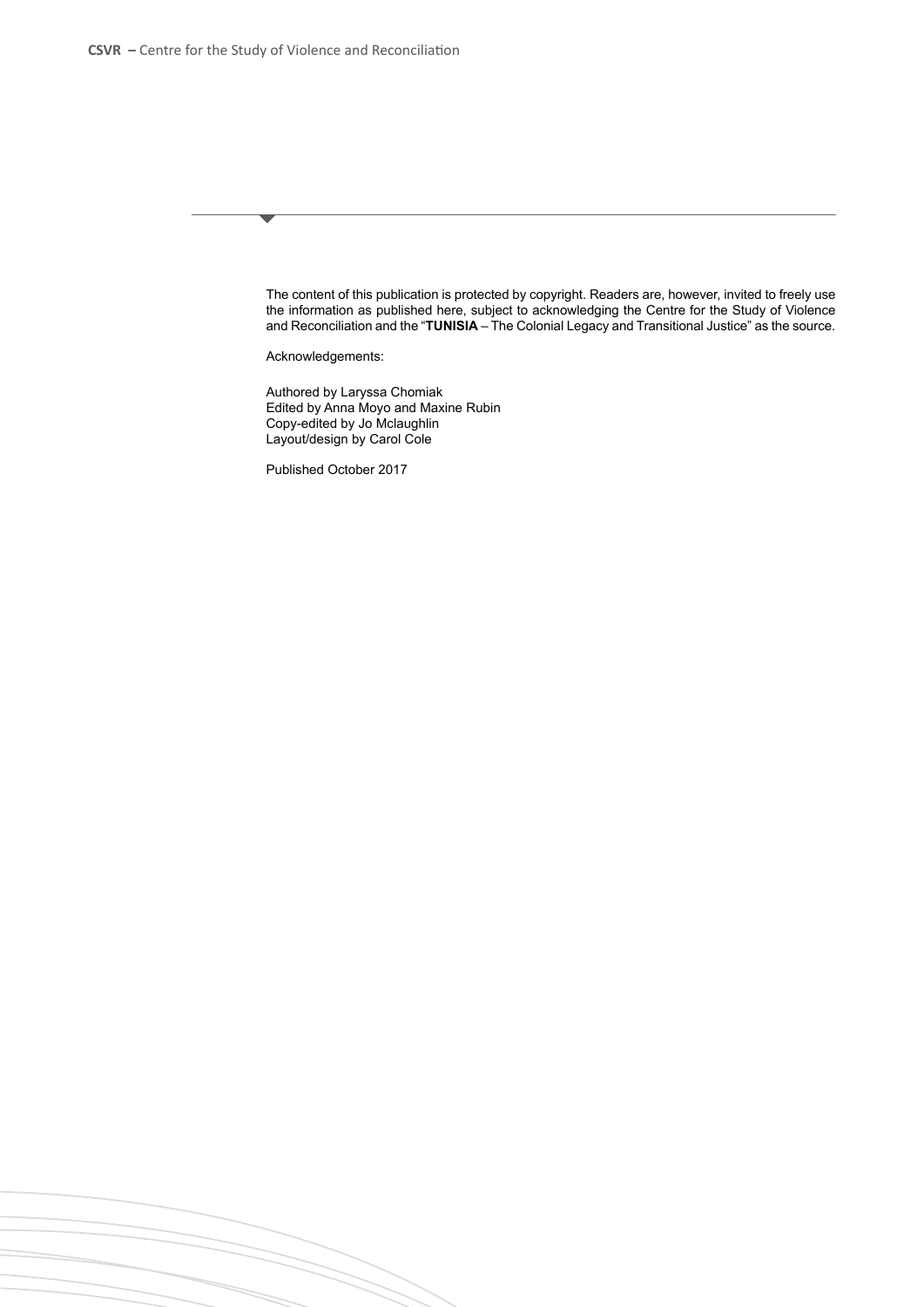A

# **CONTENTS**

| <b>ABOUT THE AUTHOR</b> |                                                 |    |  |
|-------------------------|-------------------------------------------------|----|--|
| <b>ACRONYMS</b>         |                                                 |    |  |
|                         | <b>INTRODUCTION</b>                             | 4  |  |
| Ш                       | THE FRENCH PROTECTORATE: SHAPING THE ARENA      | 5  |  |
| ш                       | THE 14 JANUARY 2011 REVOLUTION AND THE DEBATE   |    |  |
|                         | <b>AROUND TRANSITIONAL JUSTICE</b>              | 12 |  |
| $\mathbf{I}$            | TUNISIA'S LATE COLONIAL PAST, AUTHORITARIANISM, |    |  |
|                         | <b>AND TRANSITIONAL JUSTICE</b>                 | 15 |  |
| <b>BIBLIOGRAPHY</b>     |                                                 |    |  |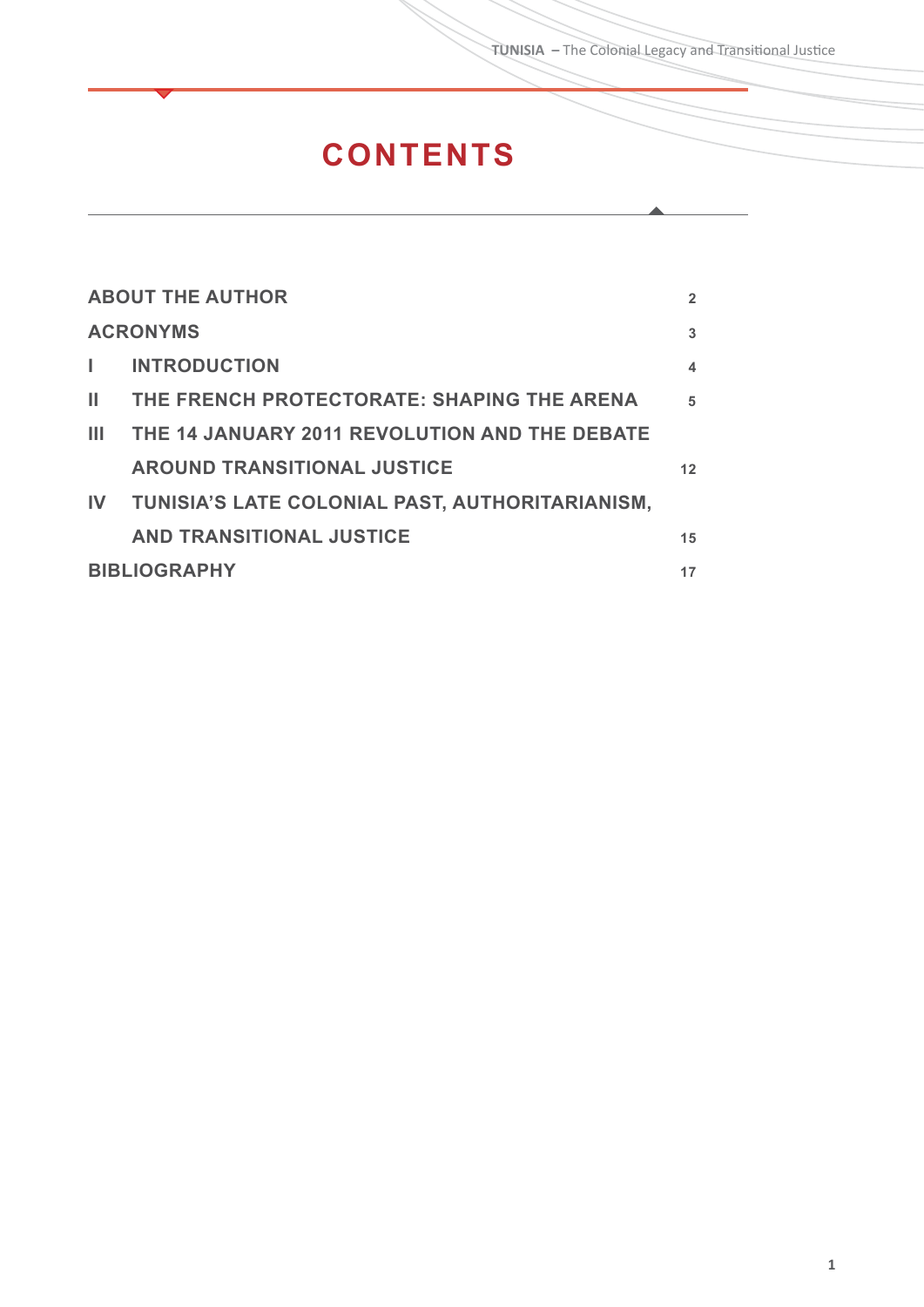# **ABOUT THE AUTHOR**

#### **Laryssa Chomiak**

Dr. Laryssa Chomiak is a political scientist and the Director of the Centre d'Etudes Maghrébines à Tunis (CEMAT) since 2011. She is currently finalizing her book on the politics of dissent in Tunisia based on doctoral field-research in Tunisia between 2008-2010 and postdoctoral research following the 2011 Revolution. Her work has appeared as book chapters and journal articles in *Middle East Law and Governance, The Journal of North African Studies*, Portal 9 and Middle East Report. Dr. Chomiak has received research fellowships from the Fulbright Commission (Morocco), the International Research and Exchange Board (IREX/Ukraine) and The American Institute for Maghrib Studies (AIMS/Tunisia). She is a member of the advisory board of *Middle East Law and Governance*. Before her doctoral studies she worked at USAID's Bureau of Global Health in Washington, DC. Her opinion analyses and essays have appeared in the Washington Post and Christian Science Monitor, as well as for *Midde East Institute*. She regularly comments on political developments in Tunisia and North Africa in local and international media.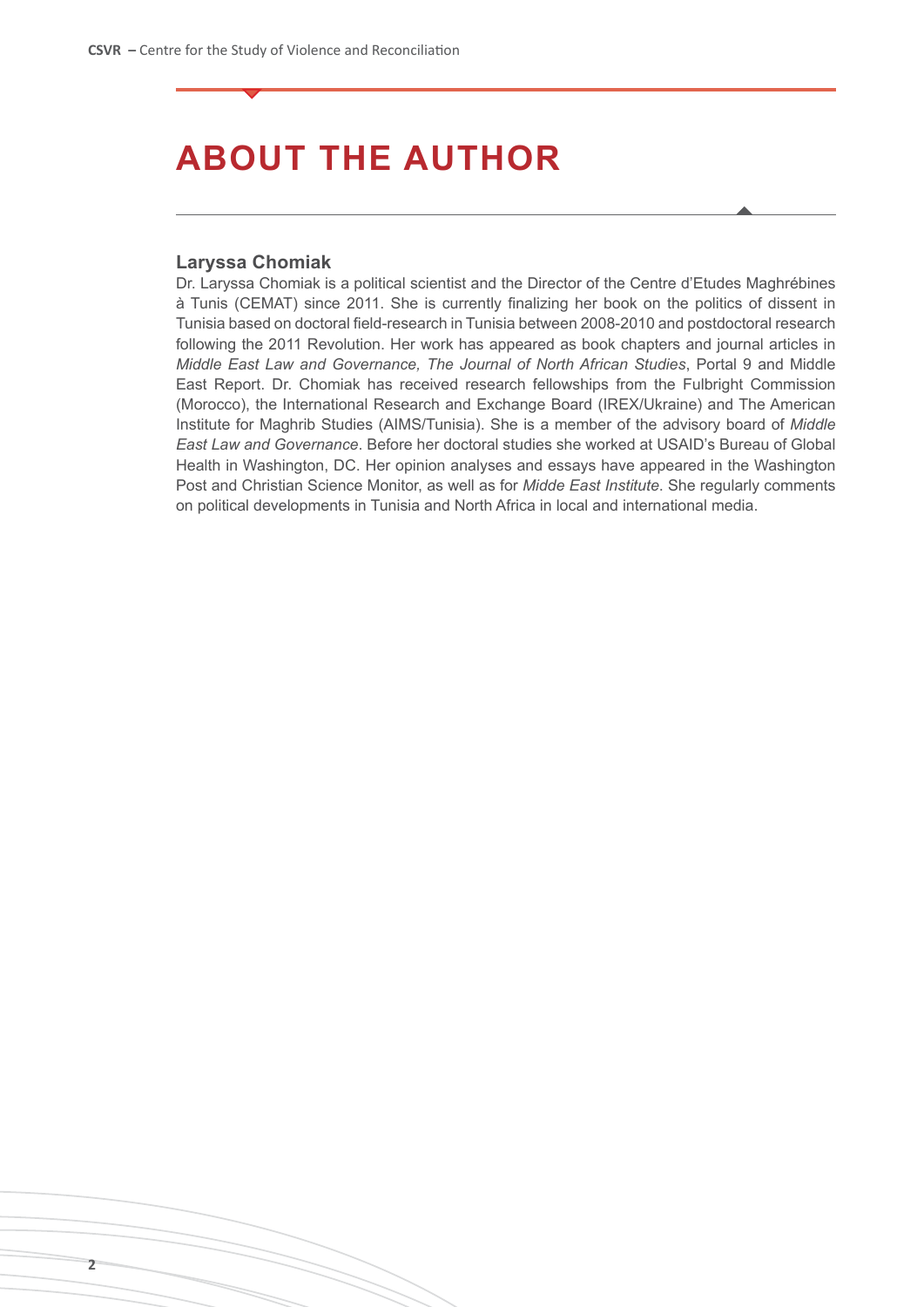# **ACRONYMS**

- **CPR** Congress for the Republic (*Congress Pour la Republique*)
- **ISIE** Electoral Commission (*Instance supérieure indépendante pour les élections)*
- **ICTJ** International Center for Transitional Justice
- **IVD** Truth and Dignity Commission (*Instance Vérité et Dignité)*
- **NCA** National Constituent Assembly
- **PCOT** Tunisian Communist Workers Party (*Parti communiste des ouvriers de Tunisie*)
- **RCD**  Democratic Constitutional Rally (*Rassemblement constitutionel démocratique*)
- **UGTT** General Union of Tunisian Workers (*Union Générale des Travailleurs Tunisiens*)
- **UNDP** United Nations Development Program
- **UNHCHR** United Nations High Commissioner for Human Rights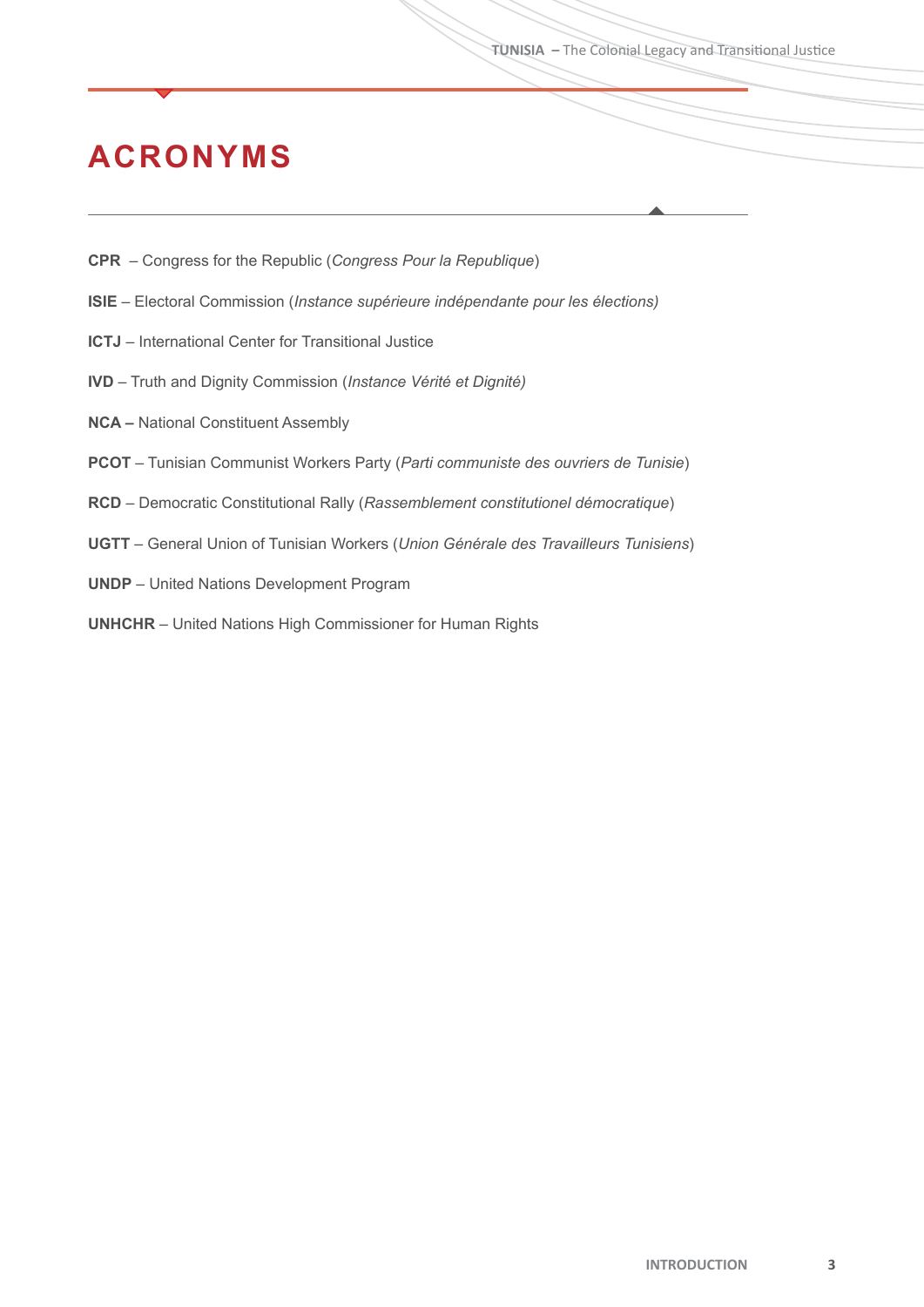# **I INTRODUCTION**

Following the 2011 Revolution ending over five decades of dictatorship, Tunisia embarked on a comprehensive transitional justice process to investigate a broad range of state violations against its citizens, including false imprisonment, torture, assassination as well as social marginalisation and economic exclusion. Significantly, although Tunisia gained independence from France on 20 March 1956, the transitional justice process will cover crimes from 1955 to 2011. A year before independence, 1955 is viewed by many Tunisians as the year in which Tunisia's first President Habib Bourguiba organised an intra-nationalist party coup d'état, with French colonial assistance, ushering in 56 years of authoritarian rule. By broadening the scope and time of the investigation, Tunisia's transitional justice process has opened the possibility of investigating state abuses rooted in political struggles over how independence was achieved during the late colonial period.

For many Tunisians, linking the transitional justice process to 1955 is symbolic. This study analyses the key details and developments of the political struggle between the national independence movement's (Neo-Destour party) founding leaders, Habib Bourguiba and Salah Ben Youssef, which culminated in the triumph of the "Bourguibist" over "Youssefist" model of state-building, upon which the foundations of the post-colonial Tunisian state hinged, from independence in 1956, to the 2011 Revolution. That leadership struggle (and its outcome) profoundly divided Tunisian society between those who supported Bourguiba's state-building process and those who contested its legitimacy. Transcending ideological and religious commitments as well as class, competing notions of state sovereignty and modes of economic development define this division. Tunisia's contemporary transitional justice process dates back to the late colonial period in order to unpack the forms of violence that the Bourguiba (1956-1987) and Zine el-

#### **For many Tunisians, linking the transitional justice process to 1955 is symbolic.**

Abidine Ben Ali regimes (1987-2011) utilised to build its exclusionary state, and in doing so to deconstruct the country's longstanding narrative of modernity, progress, development and democracy.

The paper begins with a discussion of how colonial rule politically, economically, and socially transformed the country in ways that would shape the nature of the Tunisian nationalist, anticolonial movement. This section places special emphasis on the years immediately preceding independence, during which the ideological tensions within the nationalist movement erupted into intra-party violence, which impacted post-colonial institutions. Supported by colonial institutions – the foundations of the post-colonial Tunisian state – Habib Bourguiba ejected opponents to his modernisation strategy from party and state. Section two focuses on the debates surrounding the period of time covered by post-dictatorship transitional justice. Section three places those debates on to a larger platform, highlighting how transitional justice discussions serve to remind observers of the long-term processes behind dictatorship and reconciliation.

**4 5**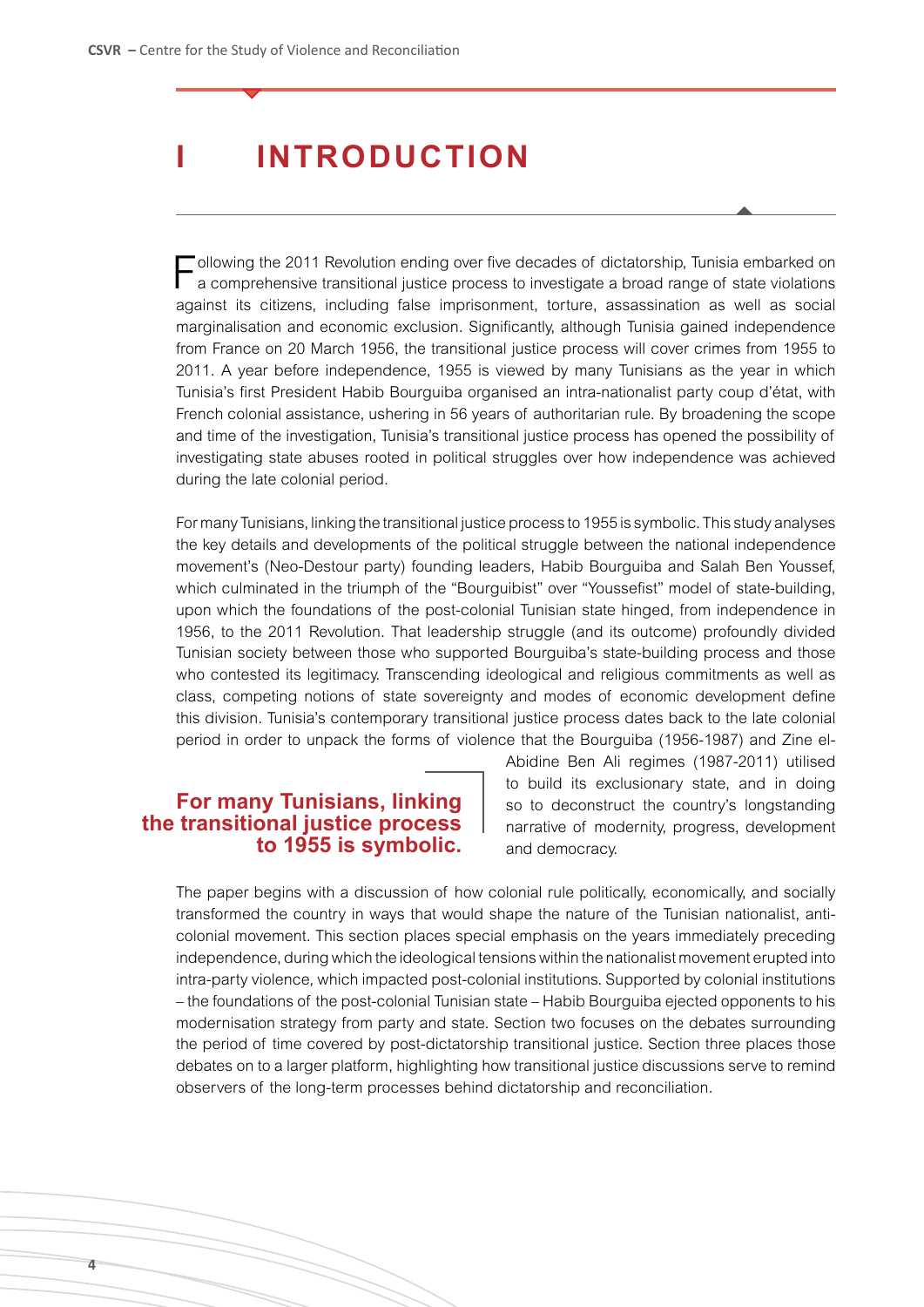# **II THE FRENCH PROTECTORATE: SHAPING THE ARENA**

Tunisia's colonial legacy (1881-1956) is deeply embedded in the country's economic, political, and social fabric. France occupied Tunisia in 1881, forcing the *beylical* regime<sup>1</sup> to sign the 1881 Treaty of Bardo and 1883 La Marsa Convention. While both accords underscored the authority of the Tunisian ruler, or *Bey*, they established a Paris-nominated French Resident General with paramount authority over diplomacy, defence and taxation. French authorities quickly occupied key posts in the majority of the *Bey's* ministries, beginning a rapid overhaul of the ways in which they functioned – especially in the cases of the Ministry of Finance and Ministry of Justice. Whereas the former was fully controlled by the new administration, the Ministry of Justice was bifurcated into a French and Tunisian system. The seeming duality of the legal system, however, was for show. Whereas the Tunisian legal system primarily dealt with cases involving family code – which continued to be adjudicated by Islamic law – the French legal system was used to protect settler interests as well as to enforce the Resident General's political demands, and thus buttressed an illiberal system of rule *by* law, not rule *of* law.2 Though all colonial regimes are authoritarian by design, the legal system allowed Tunisians to appeal administrative decisions that contravened Protectoral law. This did not go unnoticed by the nascent nationalist movement (see below): four of the five founding members of the Neo-Destour party were lawyers trained at French universities. The French maintained traditional regional and local authorities in the countryside, although the Resident General named civil controllers to oversee provincial politics and security. France was eager to represent the Resident General and administration as a continuation of the statusquo, however, the eighty-year Protectorate fundamentally re-wired power, society, and economy in the nation in ways that would structure post-colonial politics, with important implications to various claims made onto transitional justice.<sup>3</sup>

While the Protectorate maintained a veneer of traditional power structures, the Resident General and his administration effectively transformed state-society relations, especially at the regional and local level. Centralising the system from the top-down, the French protectorate eliminated nearly half of the regional administrative districts while multiplying the number of sub-divisions and *beylic*-named local auxiliaries. To oversee the regional and local corps, the Resident General created the Native Administration Control Service, headed by the civilian controller, who also oversaw newly established municipal councils. The civilian service was initially organised according to a two-track system (similar to Justice), legally separating the rules and administration of French and Tunisian cadres. Under this system, Tunisian nationals were legally prohibited from occupying high-ranking administrative posts. While the law was relaxed in 1920, it still legally barred Tunisians from serving as high cadres in key administrations such as the Ministries of Finance, Justice, or Interior. French nationals continued to occupy top positions in the civil service, and were dually accountable to Resident General and French ministries from which they were detached for career advancement. Largely limited to clerical positions, Tunisian cadres were expected to simply apply decisions

<sup>1.</sup> The Tunisian *Bey*, or governor, ruled the *beylic*, or governorship, of Tunisia in name of the Ottoman Sultan. Though officially the Sultan's representative, in reality Tunisia's *Beys* had been hereditary since the early 17th century, first under the Muradid and then the Husainid dynasties.

<sup>2.</sup> See: Nada Auzary-Schmaltz, Ed. 2007. *La justice française et le droit pendant le protectorat en Tunisie*. Rabat: Connaissance du Maghreb.

<sup>3.</sup> For a good overview of the colonial period, see: Kenneth J. Perkins. 2004. *A History of Modern Tunisia*. New York: Cambridge University Press. Also see Lisa Anderson. 1986. *The State and Social Transformation in Tunisia and Libya, 1830-1980.* Princeton: Princeton University Press.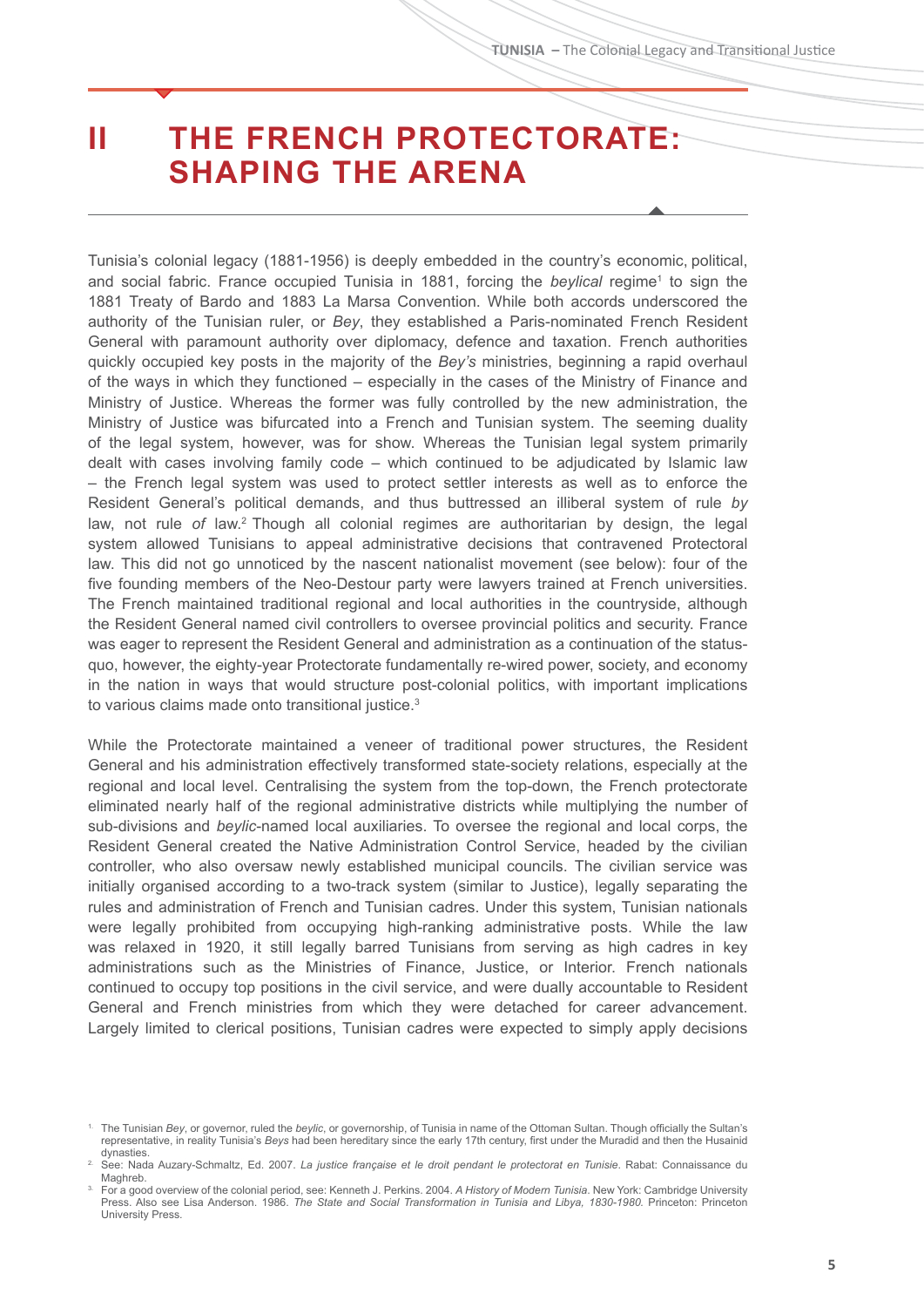made higher up in the Jacobin, colonial-driven administration, or risk being dismissed for insubordination.4 Prior to occupation, notable families, local elites, religious leaders, and craftsman guilds maintained a significant degree of autonomy in local political and economic management however, French reforms swiftly brought them under the Resident General's centralised administration, promoting a culture of control – a top-down administrative culture that would continue in the post-colonial period. The administrations, in turn, would be used to push for a re-organisation of the modes of production.<sup>5</sup>

The French Protectorate changed the political, economic, and social order. To buttress its hold on Tunisia, the Protectorate encouraged merchants and administrators to immigrate, making forcefully confiscated land available to the colonial market. Between 1892 and 1915, close to one-fifth of arable land had been transferred to French settlers and agro-business, encouraging rapid rural migration to Tunisia's cities, and creating a mass of cheap labour. Development

**The French Protectorate changed the political, economic, and social order. To buttress its hold on Tunisia, the Protectorate encouraged merchants and administrators to immigrate, making forcefully confiscated land available to the colonial market** of the railway system underscored the foundation of the colonial economy: the expansion of French industries in the coastal cities and the exploitation of agriculture and phosphates from the interior regions. First linking Tunis to Eastern Algeria (1880), the network was later expanded to link the coastal cities on the Sahel<sup>6</sup> with the capital (1884-1899), and finally working to integrate key agricultural regions (1901-1912). While many Tunisians living in the interior were recruited as permanent labourers on

colonial farms, many more, especially those that were displaced, were forced into agricultural day labour or unskilled manufacturing where they were largely excluded from syndical leadership positions.

While there had always been regional disparities, the pre-colonial economy was a decentralised, integrated system. It linked the countryside to rural villages and towns – themselves linked to port cities, which in turn had engaged in trans-Mediterranean trade, connecting Tunisia to Naples, Tripoli, and Cairo. Colonial economic development broke that system, accelerating regional inequalities, and impeding local and rural reinvestment in multiple ways. Rural towns had once served as important market centres for vibrant interior trade. However, colonial expropriation shifted these markets to urban areas, which caused rapid depopulation and devastated these rural economies. In port cities, manufactured and/or imported goods replaced an economy for locally produced goods, especially textiles. Riches from agriculture and (later) phosphate production not transferred to Marseille or other international markets were invested in Tunis, and to a lesser degree in key coastal cities such as Bizerte, Sfax, and Sousse. The reconfiguration of the economy during the colonial period set the blueprint for the economic exclusion of the rural regions that has defined the post-colonial period. The colonial emphasis on a centralised and export-oriented economy meant that coastal centres were more developed than rural regions. This set in place a model of uneven development that benefited the coastal regions at the expense of the rural hinterland. Created during the Protectorate, these processes would continue into the post-colonial era, generating longstanding grievances among Tunisians excluded from the development model.

<sup>4.</sup> See: Victor Silvera. 1953. *La reforme des assemblées locales en Tunisie: conseils municipaux et conseils de caïdats*. Paris: Librairie Générale de Droit et de Jurisprudence; and Lilia Ben Salem. 1994. "Les ingénieurs en Tunisie aux XIXe et XXe siècles" *Revue du monde musulman et de la Méditerranée*. 72(1): 60-74.

<sup>5.</sup> Robert P. Parks. 2011. "Local-National Relations and the Politics of Property Rights in Algeria and Tunisia." Ph.D. Dissertation, University of Texas at Austin.

The Sahel is a coastal region, running on Tunisia's eastern littoral from just south of Hammamet to just north of Sfax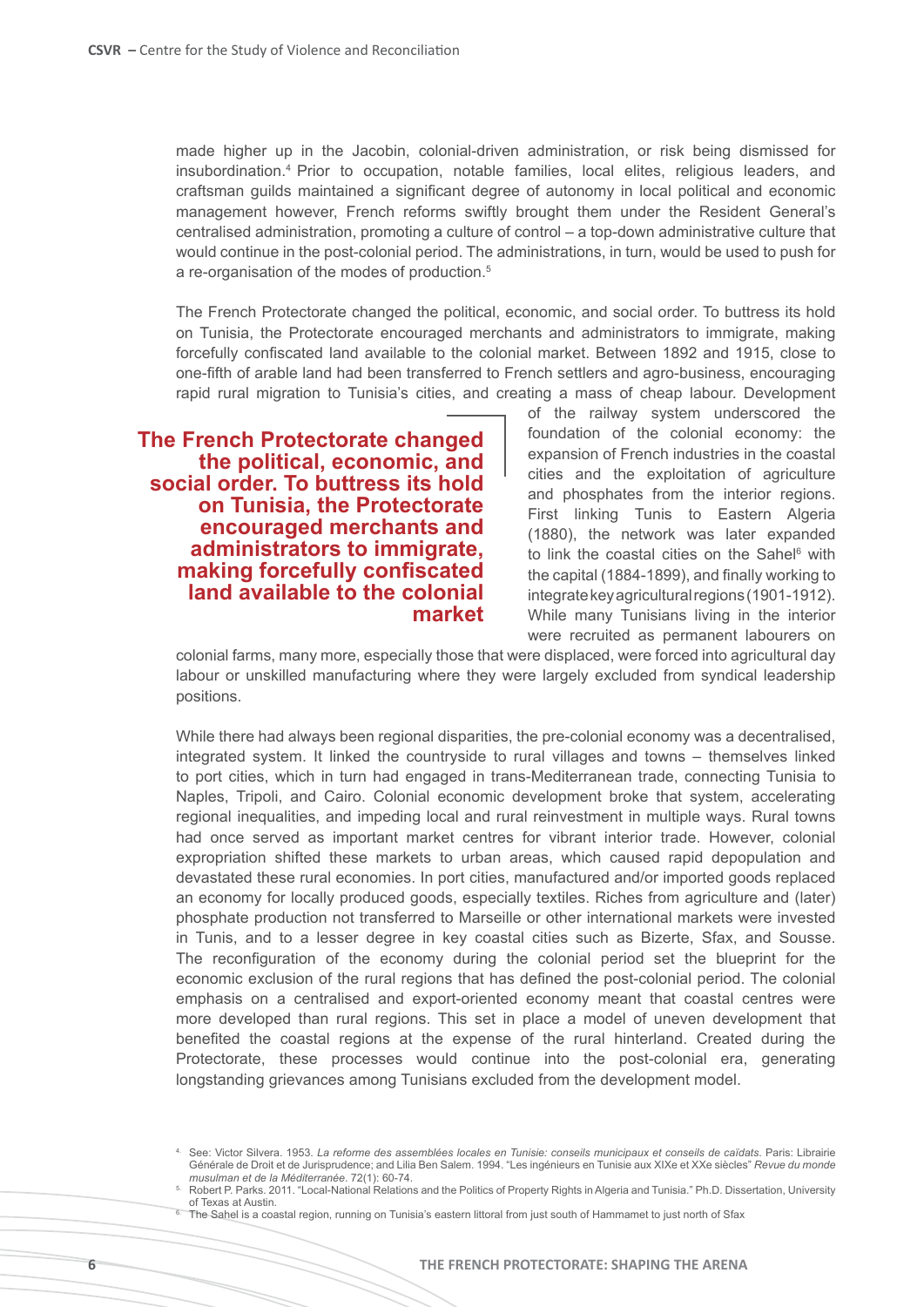To usher its transformation of Tunisia, the Protectorate required an increasing number of administrators. While technical bureaucracies responsible for public services, infrastructure, and industry largely excluded Tunisians, the colonial government required a large number of lowlevel Tunisian clerks and administrators trained in a number of Franco-Tunisian schools, such as the Sadiki College and Lycée Carnot. Though Tunisian access to these schools was limited – according to the 1949 census, 94% of French school-aged children were enrolled compared to 12% of Tunisian children<sup>7</sup> – the Franco-Tunisian schools nevertheless trained an elite class of Tunisians, who would form the leadership of the national movement in the Neo-Destour party.<sup>8</sup>

Access to French education – especially higher education opportunities in France – introduced Tunisian elites to novel modes of organisation (i.e. political parties, labour organisations, civic groups) and political thought. While some Tunisians rallied to new French educational opportunities, others shunned it, instead enrolling at the Zaytouna University, where they were schooled in

#### **The reconfiguration of the economy during the colonial period set the blueprint for the economic exclusion of the rural regions that has defined the post-colonial period.**

Islamic law and tradition. The leadership of the nationalist movement drew from elites trained in both systems. As a result, nationalist discourse could simultaneously employ French constitutionalism and ideas of the Enlightenment against what they viewed as an illiberal and illegal occupation, while attacking French governance as an anathema to Islamic values. Broadly speaking, the bifurcated education system created two seemingly opposed world perspectives – one drawing from the secularism of the 3rd and 4th French Republics, the other from Islamic law – each represented by factions within the nationalist movement. These cleavages would become more pronounced following independence, and in many ways, remain to this day.

The effects of economic dislocation transformed modes of social and political organisation, marked by the creation of the Neo-Destour party in 1934. Founded by Habib Bourguiba and Salah Ben Youssef,<sup>9</sup> the Neo-Destour party attracted young men who received their secondary education in the Franco-Tunisian schools, who went on to postgraduate studies in France, and who were frustrated by continued socio-economic and political inequalities under the Protectorate: in 1939, only 5,500 of 14,000 administrative posts in the Protectorate were held by Tunisians – posts that offered few career advancement opportunities.<sup>10</sup> Breaking from previous elitist modes of political organisation, the Neo-Destour's founding leadership came predominantly from the coastal Sahel region, and believed that only mass mobilisation could ensure political and economic development in preparation for independence. Extremely popular from the outset, by 1937, the Neo-Destour party had close to 28,000 members and four hundred party branches, densely concentrated in Tunis, the Cap Bon Peninsula, and especially the Sahel<sup>11</sup> – areas that received disproportionate investment during the Protectorate (and postcolonial) era.

Building on previous failed efforts to create an autonomous union for Tunisian workers, in 1946, Farhat Hached founded the General Union of Tunisian Workers (*Union Générale des Travailleurs* 

<sup>7.</sup> Noureddine Sraieb. 1993. "L'idéologie de l'école en Tunisie colonial (1881-1945)" *Revue du monde musulman et de la Méditerranée*. 68(1): 249.

<sup>8.</sup> Noureddine Sraieb. 1995. *Le Collège Sadiki de Tunis, 1875-1956: enseignement et nationalisme*. Paris: Éditions CNRS.

<sup>9.</sup> Other original founders include Bahri Guiga, Mahmoud El Materi, and Tahar Sfar, all of whom studied at the Sadiki College and Lycée Carnot, and spent time with Bourguiba and Ben Youssef while in France for graduate studies. Guiga, Sfar, Bourguiba, and Ben Youssef were trained as lawyers, El Materi was a medical doctor.

<sup>10.</sup> Laryssa Chomiak and Robert P. Parks. 2016. "Tunisia" in Ellen Lust, ed. *The Middle East* (14th edition): 816.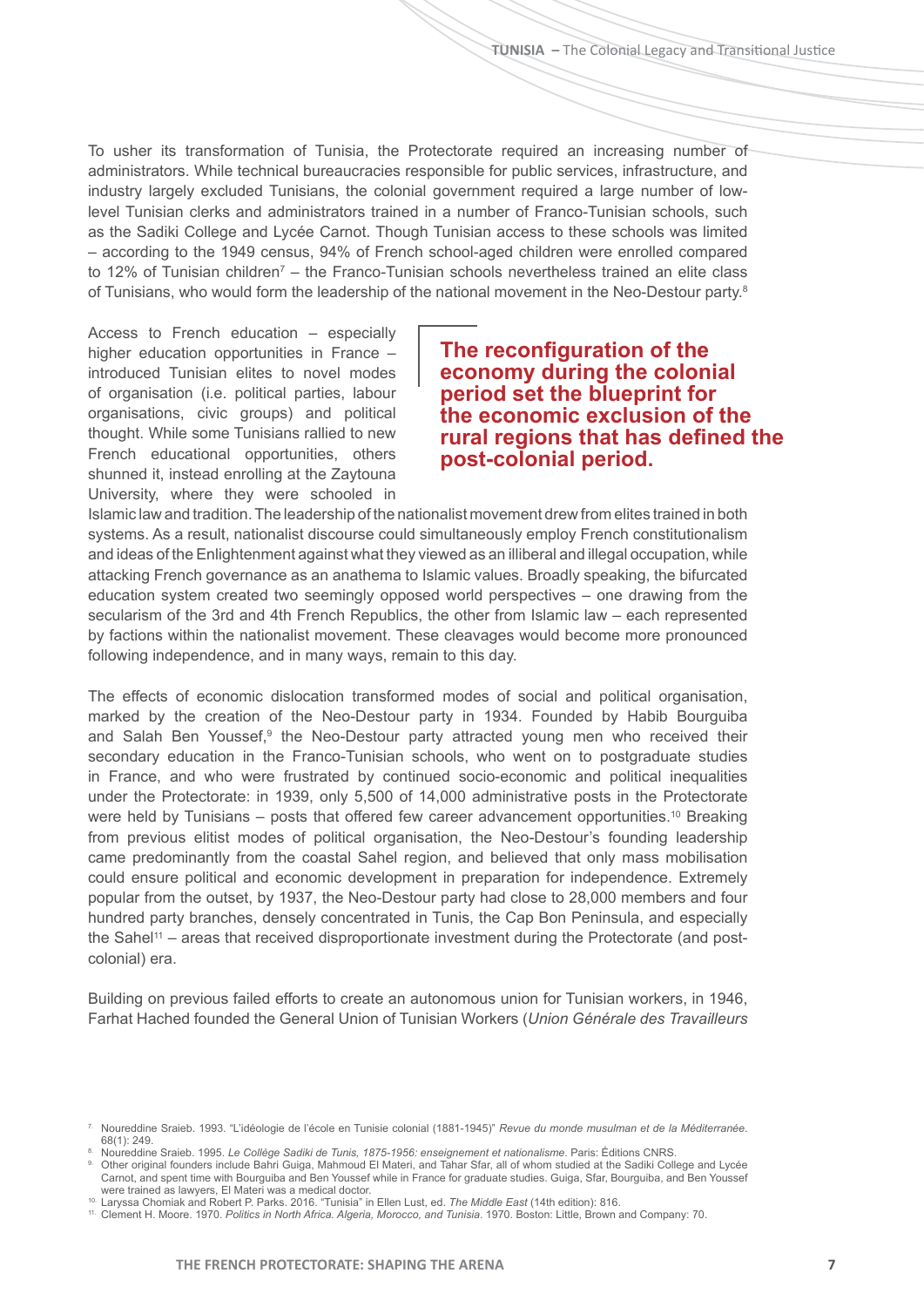*Tunisiens*, UGTT).12 The most venerable union in the Arab world, the UGTT played a major role in mobilising workers in support of expanded rights. Many founding UGTT members were directly linked to the Neo-Destour party. However, while membership in the two organisations frequently overlapped, as did important policy positions, the UGTT was founded to support worker interests, and its leadership was keen to maintain independence from the party. By the mid-1950s, UGTT membership was close to 150,000, or half of the Tunisian workforce.13

Predicated on authoritarian administrative and racial practices, enforced by the colonial judiciary and police forces, the French Protectorate sought to crush the two organisations the Neo-Destour and UGTT – through both legal and extra-legal means. Colonial authorities launched three major crackdowns on the Neo-Destour in 1934, 1938-1942, and 1953-1954, in which party leaders were either arrested, charged with sedition, imprisoned, or forced into exile. Indeed, Bourguiba spent more than 10 years in prison between 1934 and 1956 and many years in self-imposed exile. The UGTT faced similar, if not worse repression, as its leadership was frequently arrested and its militants were victims of violent anti-union crackdowns.

By the late 1940s, the internal tensions provoked by Protectorate politics had come to a head, instigating a series of crises between the French and Tunisian nationalists and labour, on the one hand, and within the national movement, on the other – with very important implications to the process of decolonisation and post-independence politics.14 In 1945, Bourguiba fled Tunisia for Egypt, handing over day-to-day operations of the Neo-Destour party to co-founder, friend, and ally Salah Ben Youssef, promoted as party Secretary General. Under Ben Youssef's guidance, the Neo-Destour expanded membership to outside of its traditional territories – the Westerneducated Tunisians from Tunis and the Sahel region who formed the core leadership of the party. This included integrating Tunisians from the interior and South, especially Ben Youssef's home region, the island of Djerba, as well as shopkeepers and artisans. This intensified ties with the UGTT and its membership base, including leaders of more traditional sectors of society, most prominently religious leaders and students from the Zaytouna University. Worried by Ben Youssef's increasing popularity, as well as the growing size of the Neo-Destour party, French authorities sought to create division within the party, pitting Bourguiba against his secretary general. In 1949, the French authorities sent Bourguiba a message indicating that Ben Youssef was a threat and that he could return to Tunisia, which he did in the same year.

In 1950, Bourguiba formally proposed a re-negotiation of the Franco-Tunisian relationship, winning a Tunisian-dominated *beylical* government headed by Bourguiba ally M'hamed Chenik, and represented by several high-ranking Neo-Destour cadres, including Salah Ben Youssef as Minister of Justice – a move meant to remove him from day-to-day party leadership activities. Though the agreement increased autonomy, it was viewed as a sell-out to many in the Neo-Destour, including minority Leftists and religion students from the Zaytouna University, who demanded immediate independence. In response, Bourguiba encouraged allied party youth to violently confront his critics in street clashes, while he called for the formation of a Neo-Destour-linked student union (see footnote 12). Unable to secure more autonomy from the French, and facing significantly dangerous pushback from within his party, the

<sup>&</sup>lt;sup>12</sup>. The 1940s was marked by a proliferation of sectoral organisations, which were more closely linked to the Neo-Destour party than the UGTT including the Tunisian Union of Industry, Trade, and Handicrafts (*Union Tunisienne de l'Artisanat et de Commerce*, UTAC; ca. 1948), the General Union of Tunisian Farmers (*Union Générale des Agriculteurs Tunisiens*, UGAT; ca. 1948), and the *Union Générale des Étudiants de Tunisie*, UGET; ca. 1952).

<sup>13.</sup> Moore 1970: 175.

<sup>&</sup>lt;sup>14.</sup> For an excellent summary of the Neo-Destour party during the Protectorate period, see: Clement H. Moore. 1965. Tunisia Since Independence: The Dynamics of One-Party Government. Westport: Greenwood Press.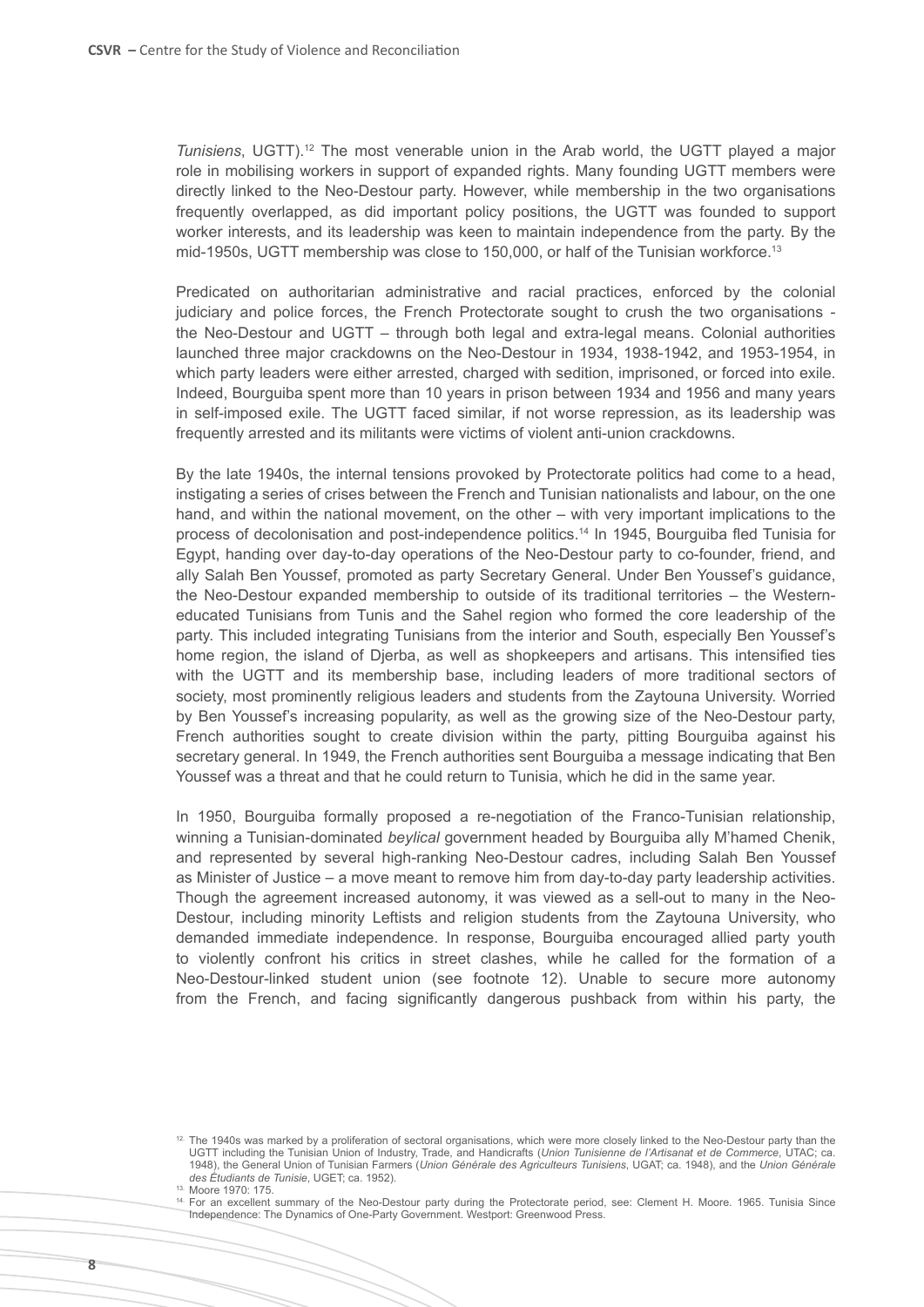Neo-Destour hardened its position in late 1951. The Protectorate responded in early 1952, obliterating the Neo-Destour: most of its key leaders, including Bourguiba, were arrested and imprisoned, whereas those who could, fled into exile. Salah Ben Youssef escaped to Cairo and subsequently raised Pan-Arab attention to the conflict.

With the Neo-Destour lacking leadership, Ferhat Hached and the UGTT collaborated with Neo-Destour militants in a campaign of disruptive violence targeting infrastructure and colonial settler outposts. Colonial violence targeting militants only ratcheted the national movement's response, and violence increasingly took a tit-for-tat nature: in late 1952, Ferhat Hached was assassinated. Increased violence, especially organised in the West and South of the country, led to greater media coverage on Tunisia in France, neighbouring French Algeria, and the international arena via the United Nations. Under growing domestic and international pressure, in July 1954, French authorities began informal negotiations with Bourguiba, whose incarceration was transferred to outside of Paris to allow visits from Neo-Destour delegations based in France. With the Algerian War of Independence on November 1st of the same year, the government made increasing overtures towards Bourguiba to cease violent action in Tunisia in return for a substantial devolution of autonomy to the Tunisian *beylical* government. The offer divided the Neo-Destour party into the Bourguiba's partisans, who favoured a more reformist approach of internal autonomy that would lead a pro-West and pro-modernisation country to independence; and a radical bloc led by Salah Ben Youssef that favoured continued violence until full independence was achieved, and full control over national sovereignty for citizens and the country's national resources.

Bourguiba was released from prison and returned to Tunisia on 1 June, 1955, two days before France and the *Bey* signed a new treaty. Ben Youssef, who also eyed power, returned to Tunisia in September 1955, sparking a series of events that led to intra-party violent confrontation, pitting the Bourguiba and Ben Youssef camps – the latter drawing from a Neo-Destour militant base primarily from the West and South, as well as from religious schools and the Communist party. Worried that the context would explode, France chose to support Bourguiba, whose positions increasingly backed a pro-Western stance, as Ben Youssef's was increasingly linked to Pan-Arabism and socialism. Doing so, the Protectorate government accelerated transfer of security forces to a pro-Bouguiba beylical government. While both factions were armed, using the full force of the colonial repressive regime (i.e. the legal system and colonial militias), Bourguiba struck against the Ben Youssef faction and quickly asserted authority. In January 1956, Ben Youssef fled to Libya, and was ultimately murdered in Frankfurt in 1961.

Some Tunisians view Bourguiba's victory as the country's first coup d'état and see Salah Ben Youssef and his supporters as the first victims of state crimes in post-colonial Tunisia. Using the same violent repertoire as the colonial government, Bourguiba's post-independence

authoritarian regime (1956-1987) would use the judiciary, Ministry of Interior, and extra-legal methods of oppression against its opponents, including Leftists and later Islamists. As in the Protectorate system, the executive named key posts in the national administration, and a top-down culture of control was omnipresent. Large parts of the colonial judiciary were left in

**Some Tunisians view Bourguiba's victory as the country's first coup d'état and see Salah Ben Youssef and his supporters as the first victims of state crimes in postcolonial Tunisia.** 

<sup>15.</sup> See: Éric Gobe. 2015. "L'Organisation de la profession d'avocat en Tunisie: Du model français et de son adaptation aux contextes colonial et post-colonial." In Jean-Phillipe Bras, Ed. *Faire l'histoire du droit colonial cinquante ans après l'indépendence de l'Algérie*. Paris: Éditions Karthala

<sup>&</sup>lt;sup>16.</sup> Public Islamic foundation land, close to 150,000 hectares, was incorporated into the State Domaine. The 1.45 million hectares of private foundation land was distributed to the descendants of the original founder.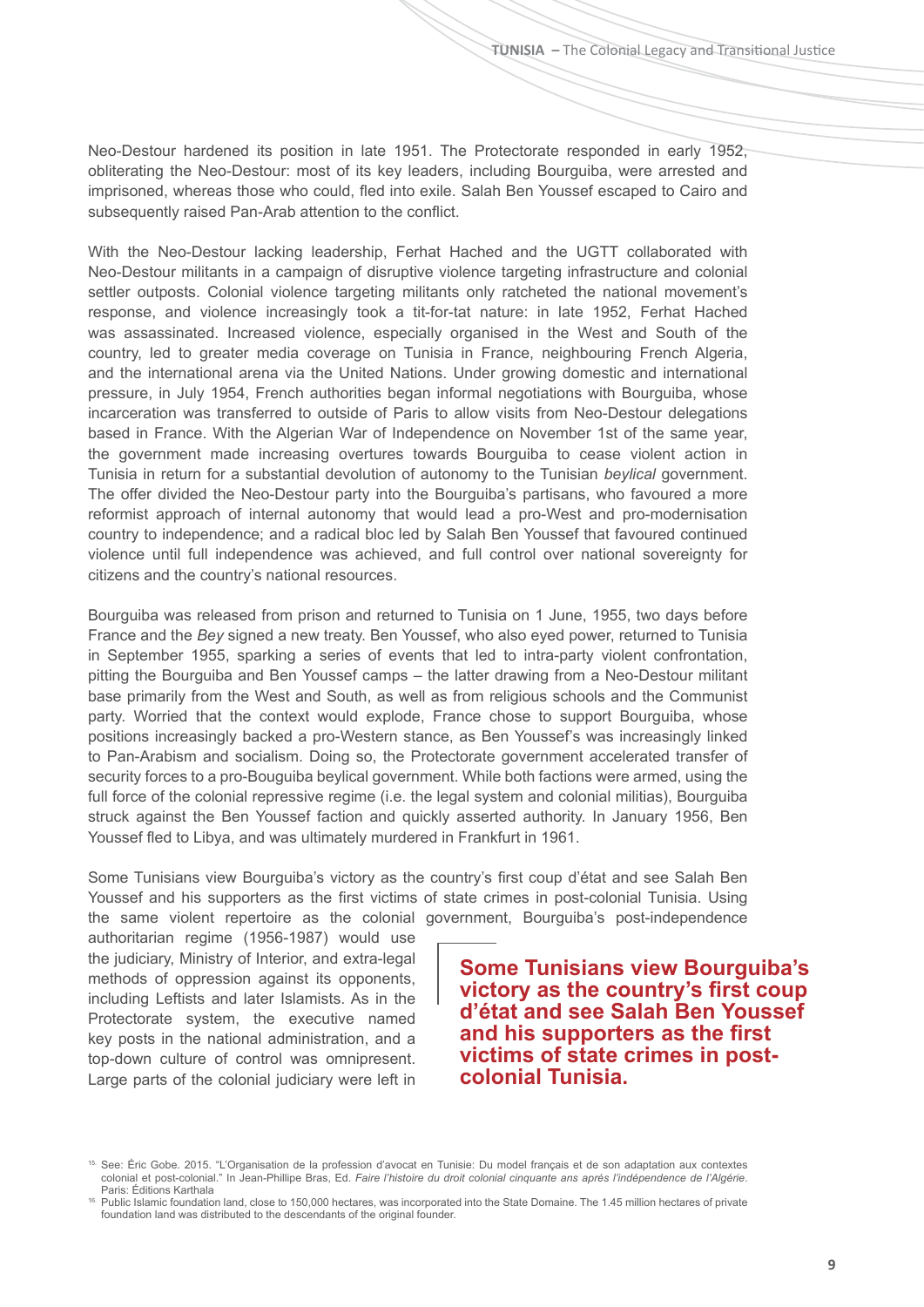place (including colonial-era morality and anti-sedition laws). Unlike the colonial system which sometimes pitted Resident General decisions against French and Protectorate law, allowing room for legal challenge, the post-colonial Ministry of Justice (and judge corps) were directly beholden to the presidency. Judges who did not uphold regime policy were sanctioned or disbarred.<sup>15</sup> The techniques of using the judiciary to rule by law were hardened, coupled with legal and extra-legal violence that would be perfected by the Ben Ali regime (1987-2011).

Two months following Ben Youssef's flight, France abrogated the Treaty of Bardo, ending the Protectorate. Bourguiba organised a Constituent National Assembly five days later, securing the election of his faction to power, which formed a government led by Bourguiba as Prime Minister, Minister of Defence, and Minister of Foreign Affairs. Bourguiba moved to quickly consolidate power. Having purged the pro-Ben Youssef camp in the Neo-Destour party, Bourguiba set about taking control over the religious establishment. In a series of 1956 and 1957 decrees, he abolished religious courts, liquidated Islamic land foundations, or *waqf*, <sup>16</sup> and brought the Zaytouna University firmly under government control. The move disgruntled former allies from within the nationalist movement who had hoped that an independent Tunisia would re-assert its Islamic values – a group that had widely supported Salah Ben Youssef in his showdown with Bourguiba only a year before. On 25 July, 1957, the government proclaimed Tunisia a Republic with Bourguiba at its head, removing the royal family that had ruled for two and a half centuries. Unlike Bourguiba's decision on religious institutions, the proclamation of the Republic was widely popular. Compared to Morocco, where the monarchy became a symbol of the independence movement, under Bourguiba, the Neo-Destour party represented a new, modern political order, which characterised the royal family as an outdated institution that had worked closely with the French. Finally, in 1963, a single party regime was declared, banning the Tunisian Communist party, which had been founded in 1934, the same year as the Neo-Destour party. Within eight years of wrestling independence from France, Bourguiba had seized total control of his party, of state institutions, and subsequently eliminated all groups that questioned his politics during the Protectorate period: the royal family, parts of the religious establishment, and the political Left – groups around which opponents would rally during both the Bourguiba and Ben Ali regimes. While Bourguiba's relationship with the UGTT would remain ambiguous – its role in the national struggle could not be ignored – he worked throughout his presidency to have his men named in leadership positions.

Bourguiba's political project for independence was defined by cooperation with France to negotiate a series of steps, from internal autonomy to total independence, within the framework of a Western-allied, modern nation state. Initially the Tunisian and French governments

**Compared to Morocco, where the monarchy became a symbol of the independence movement, under Bourguiba, the Neo-Destour party represented a new, modern political order, which characterised the royal family as an outdated institution that had worked closely with the French.** 

negotiated a scheduled, long-term settler land buy-out agreement. Between 1956 and 1961, 250,000 hectares of colonial land were purchased by the Tunisian government – close to 150,000 of which was redistributed to party cadres who had supported Bourguiba in his 1955 showdown with Salah Ben Youssef.<sup>17</sup> Conflict over continued French military ownership of the port of Bizerte, along with French airstrikes on Algerian nationalists in Tunisian territory, convinced Bourguiba

<sup>17.</sup> Moore, 1965: 142.

<sup>18.</sup> See: Mira Zussman. 1992. *Development and Disenchantment in Rural Tunisia: The Bourguiba Years*. Boulder: Westview Press; and Stephen J. King. 2003. *Liberalization Against Democracy: The Local Politics of Economic Reform in Tunisia*. Bloomington: Indiana University Press.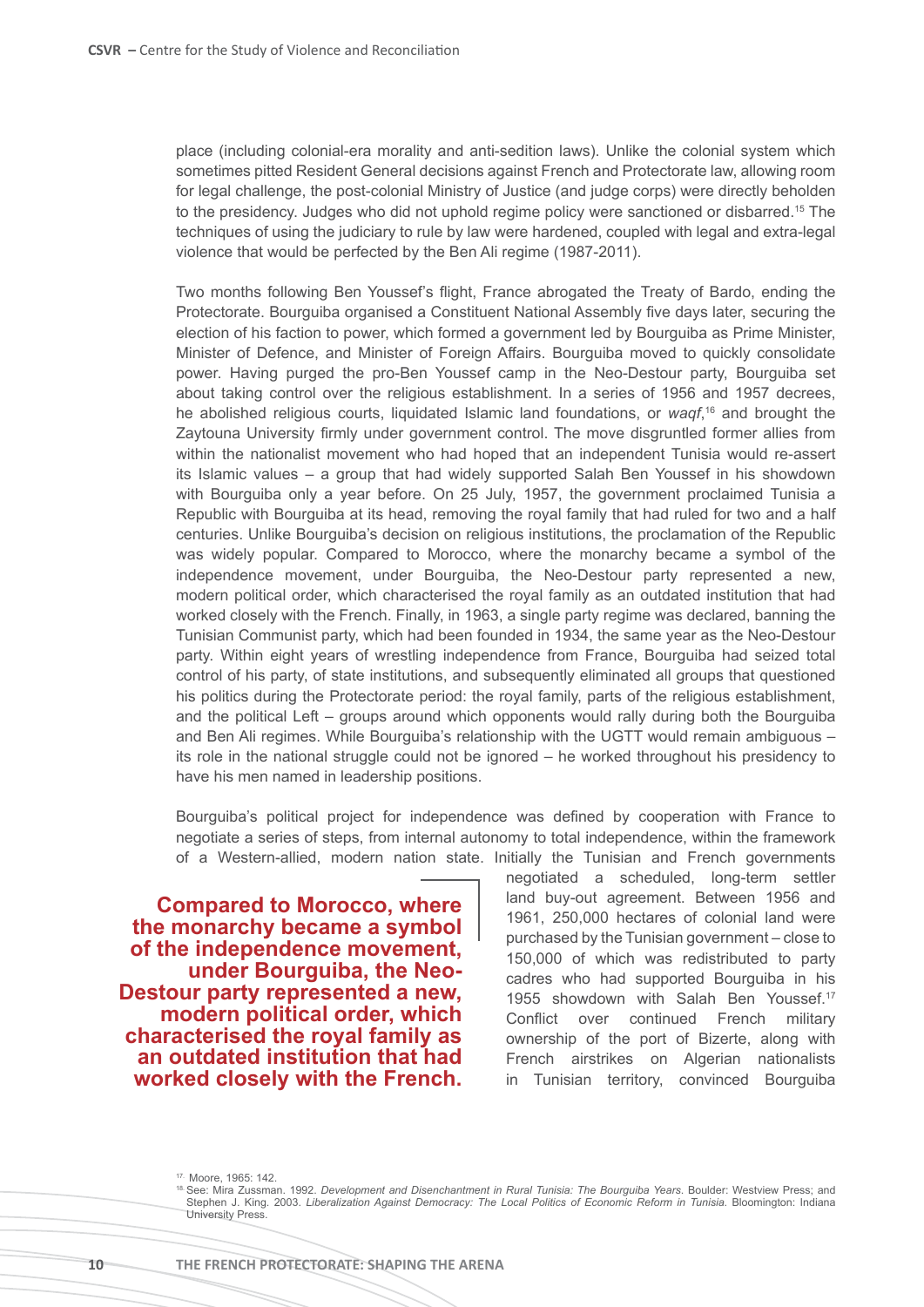to use the land as a bargaining chip. An August 1961 law decreed that all directors of modern-sector agro-capitalist farms needed to have Tunisian citizenship. Three years later, in 1964, Bourguiba decreed the nationalisation of the remaining 600,000 hectares of settler land. Using that land, the regime initially tried to enact a far-reaching redistributive program of forced agricultural and industrial cooperatives in the 1960s (1964-1969), partly in order to manage expropriate settler land and liquidated *waqf*, and partly as a political manoeuvre to sideline Leftist opponents who looked to neighbouring revolutionary Algeria as a socio-economic model. The socialist program, however, encountered intense political opposition from the upperechelons of the Neo-Destour party – Bourguiba's core support group – and was abruptly ended in 1969.

The new economic model (1969-2011) was based on free-market principals, though the regime tightly controlled access to new markets through the selective and political distribution of credits, as well as construction, distribution, export, and import licenses to key political and economic elites (who would become the captains of industry). The new strategy promoted an export-driven economy – the basis of which had been created during the colonial period. Whereas the socialist drive attempted to use state capital to redistribute development monies to the agricultural interior, the new policy perpetuated colonial-era wealth accumulation in major cities and port-towns.18 Under Bourguiba, liberalisation was measured, and when possible negotiated with the UGTT. However, when negotiations broke down, the regime cracked down on the union, violently disbursing strikes and demonstrations and attempting to co-opt factions to promote a new regime-friendly leadership.19 Policies such as these – continued into the Ben Ali period (1987-2011) – encouraged corruption from within the administration and reinforced the social and regional inequalities inherited from the colonial period, generating opposition from various groups in society.

Bourguiba was unable to deal with Tunisian resistance to this strategy from within (Salah Ben Youssef, Leftists, Zaytouna students) and outside of the Neo-Destour party (religious establishment, Communist party, Pan-Arab movements). Consequently, he relied on legal and extra-legal methods of co-optation, coercion, exclusion, and violence to punish his opponents during the early to mid-1950s. The new regime effectively used a centralised, top-heavy administration and dependent judicial system – through institutions and governing strategies

**Policies such as these – continued into the Ben Ali period (1987-2011) – encouraged corruption from within the administration and reinforced the social and regional inequalities inherited from the colonial period, generating opposition from various groups in society.**

inherited from the colonial regime  $-$  to co-opt (and sometimes create) regime-dependent political and economic elites.<sup>20</sup> Though violence was often used against opponents, extrajudicial killings were rare. Bourguiba and his successor, Zine el-Abidine Ben Ali, would continue to use this repertoire to define exclusionary political and economic centralisation and violent marginalisation of opponents throughout their rule. By dating the transitional justice process to 1955, the Truth and Reconciliation Committee is seeking to publicly unpack these defining contentious moments.

<sup>19.</sup> See: Christopher Alexander. 2010. Tunisia: *Stability and Reform in the Modern Maghrib*. London: Routledge.

<sup>&</sup>lt;sup>20.</sup> For a detailed analysis on how the Ben Ali regime created a preferential market for allies, see: Bob Rijkers, Caroline Freund, and Antonio Nucifora. 2014. "All in the Family: State Capture in Tunisia." *World Bank Policy Research Working Paper*. WPS No. 6810. Washington, DC: World Bank. For a nuanced iscussion of the Bourguiba and early Ben Ali period, see: Eva Belin. 2002. *Stalled Democracy: Capital, Labor, and the Paradox of State-Sponsored Development*. Ithaca: Cornell University Press.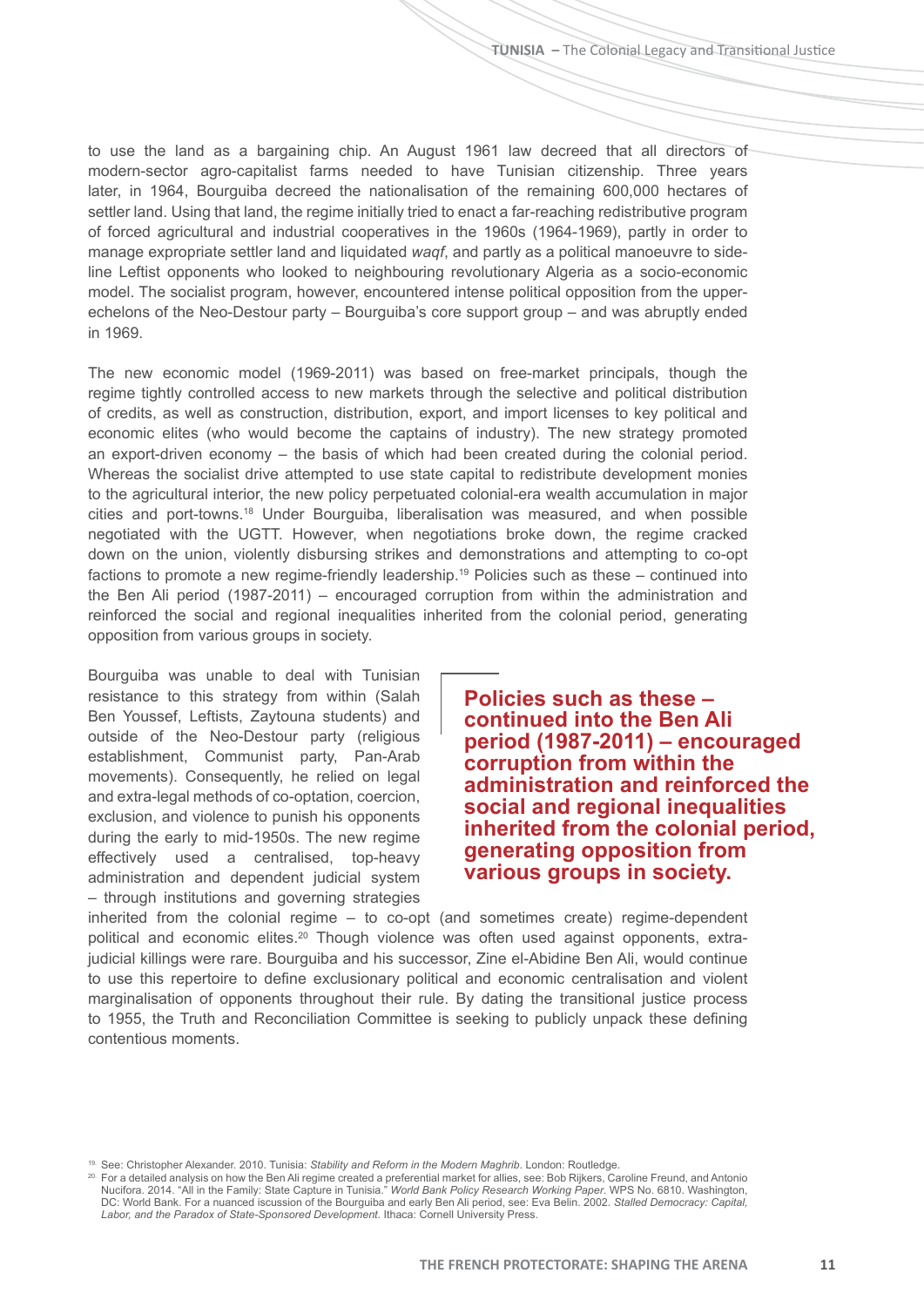### **III THE 14 JANUARY 2011 REVOLUTION AND THE DEBATE AROUND TRANSITIONAL JUSTICE**

Established on 9 June 2014, the Truth and Reconciliation Committee springs from a contentious post-Revolutionary debate about the role of former regime members in a democratic Tunisian polity, as well as the date of when an authoritarian regime was created. Though created after the 2011 Revolution, the necessity of a Truth (and eventually Reconciliation) process has been long discussed by dissidents, democrats, and human rights activists excluded from and repressed by the former Bourguiba and Ben Ali regimes, including Pan-Arab movements, Islamists, Leftists, and Youssefists. While the majority of Tunisians agree that colonialism was a terribly violent and illegal system, very few calls have been made to extend the transitional justice process to the colonial era. However, the final year of colonialism has been included in the discussion, as it was in 1955 that the French authorities assisted Bourguiba in his showdown with Salah Ben Youssef – an act viewed by many as a coup d'état from which 56 years of authoritarian rule sprang. In short, while the transitional justice process incorporates the final year of colonial occupation, the motive is to call into question the abuses and violation of rights set into place by founding President Habib Bourguiba and his successor Zine el-Abidine Ben Ali, both of whom espoused "Bourguibism."

Debates about transitional justice revealed deep-seated political divisions within Tunisia, and remain unresolved. At one level, the debate divides those calling for a systematic inquiry into state crimes committed since 1955, and those who want to 'turn the page' in the name of 'national unity' and move forward. At a second level, there is a contentious debate surrounding political inclusion and exclusion, and to what extent members of the Bourguiba and Ben Ali regimes and the Neo-Destour/RCD<sup>21</sup> can participate in a post-2011 democratic regime. Currently underway with a mandate to examine state crimes committed since 1955, issues of inclusion, exclusion, and prosecution of former Neo-Destour/RCD members and state cadres remain problematic.

Formal institutions for transitional justice can be dated to immediately follow the 14 January, 2011 Revolution, and have no precedence in Tunisian colonial or post-colonial history. Under immense pressure from the streets, Ben Ali's former Prime Minister Mohamed Ghannouchi

**Debates about transitional justice revealed deep-seated political divisions within Tunisia, at one level, the debate divides those calling for a systematic inquiry into state crimes committed since 1955, and those who want to 'turn the page' in the name of 'national unity' and move forward.**

(1999-2011), decreed the creation of three reform commissions on 18 February, 2011:22(1) the National Commission for the Investigation of Bribery and Corruption; (2) the National Commission for the Investigation of the Facts of Abuses Recorded during the Period from 17 December, 2010;23 and (3) the High Commission for the Fulfillment of the Revolutionary Goals, Political Reform and Democratic Transitions, commonly referred to as the Ben Achour Commission.<sup>24</sup>

<sup>&</sup>lt;sup>21.</sup> Following Zine el Abidine Ben Ali's 7 November 1987 coup, the Neo-Destour party was re-baptised the Democratic Constitutional Rally (*Rassemblement constitutionel démocratique*, RCD).

<sup>22.</sup> Christopher K. Lamont and Héla Boujneh. 2012. "Transitional Justice in Tunisia: Negotiating Justice during Transition" *Croatian Political Science Review* 49(5).

<sup>&</sup>lt;sup>23.</sup> 17 December, 2011 was the day produce vendor Mohamed Bouazizi set himself on fire in Sidi Bouzid, unleashing waves of protests culminating on Ben Ali's 14 January 2011 flight.

<sup>&</sup>lt;sup>24.</sup> Led by legal scholar and lawyer, Yahd Ben Achour, the Commission effectively functioned as an interim government until the 23 October 2011 legislative elections for a National Constituent Assembly, NCA.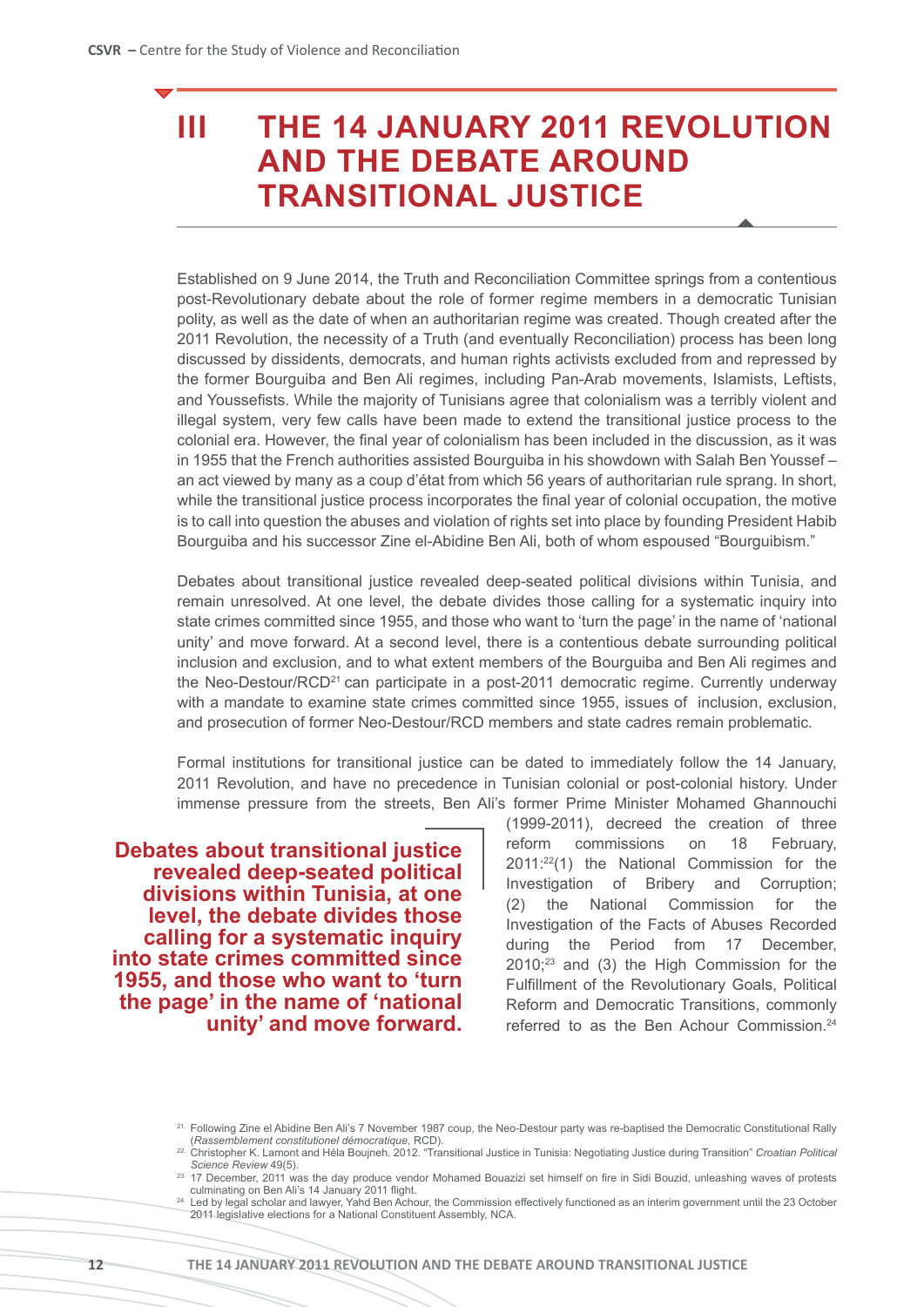While some trace the three commissions' origin in Ben Ali's last televised speech, in which he set forth a roadmap to investigate human rights violations and corruption, and to implement political reform, ascribing these reforms to Ben Ali gives very little agency to Tunisian citizens, or to the political chaos during the transition period. First, calls for an investigation into human rights abuses, corruption as well as demands for political reform have been made by human rights activists, regime opponents, and dissidents since the Bourguiba-Ben Youssef showdown in late 1955. Second, as Lamont and Boujneh observe, transitional justice during the ten month period following the Revolution and Tunisia's first free and fair elections was *ad hoc*, and its policies lacked coherence. Indeed, Ghannouchi decreed these commissions only following two massive protests (*Kasbah 1 & 2*) demanding his immediate resignation and dissolution of the RCD party as remnants of the Ben Ali system, and could equally be viewed as a (failed) calculated attempt to appease the crowds to keep his post. Finally, ascribing the committees to Ben Ali fails to note that criminal prosecutions were initiated against those responsible for the violence during that period, including the President and members of his family in *absentia* and high-ranking members of various security services.

A more ordered movement toward an institutionalised transitional justice process ensued following contentious debate in the National Constituent Assembly, elected on 23 October, 2011. Those elections brought to power a coalition government of Islamist, Leftists, and secularists to power, commonly called 'The Troika'. Led by interim President Moncef Marzouki, a long-term human rights activist, son of a Ben Youssef supporter, and founder of the Congress for the Republic (*Congress Pour la Republique*, CPR; ca. 2001), the government was dominated by members of the Islamist party Ennahda (ca. 1981) and led by Prime Minister Hamadi Jebali, a former political prisoner, while social democrat Mustapha Ben Jaafar, head of Ettakatol party (ca. 1994), was named Speaker of Parliament.

The new coalition agreed on the necessity of establishing a transitional justice process, nominating former Ennahda dissident and political prisoner Samir Dilou as Minister of Human Rights and Transitional Justice. Tasked with leading an inclusive national consultation process to

dually reveal the spectrum of state crimes under dictatorship and propose a draft Transitional Justice Law, the Ministry worked closely with international organs<sup>25</sup> and Tunisian civil society organisations. However, despite their shared experiences of dissent and as victims of political exclusion and state crimes, the Troika could not agree on the parameters of the transitional process, revealing decisive hitherto unseen political fissures and schisms that in many ways mirrored the clash between Bourguiba and Ben Youssef, as well as difference in state-building expectations during the late-colonial era.

**A more ordered movement toward an institutionalised transitional justice process ensued following contentious debate in the National Constituent Assembly, elected on 23 October, 2011. Those elections brought to power a coalition government of Islamist, Leftists, and secularists to power, commonly called 'The Troika'.**

The contentious debate over the exclusion of RCD party members and individuals holding public functions who were complicit in state-led abuses against citizens, had already become heated during discussions on Tunisia's electoral law prior to the October 2011 elections. Indeed, the Electoral Commission (ISIE) created by Decree Law 27 on 18 April, 2011 legally barred participation of former regime officials, including those who held RCD party leadership functions within the last decade, and those who publicly endorsed Ben Ali's fifth mandate re-election in 2014. Despite this

<sup>25.</sup> Specifically, the United Nations High Commissioner for Human Rights (UNHCHR), the International Center for Transitional Justice (ICTJ), and the United Nations Development Program (UNDP)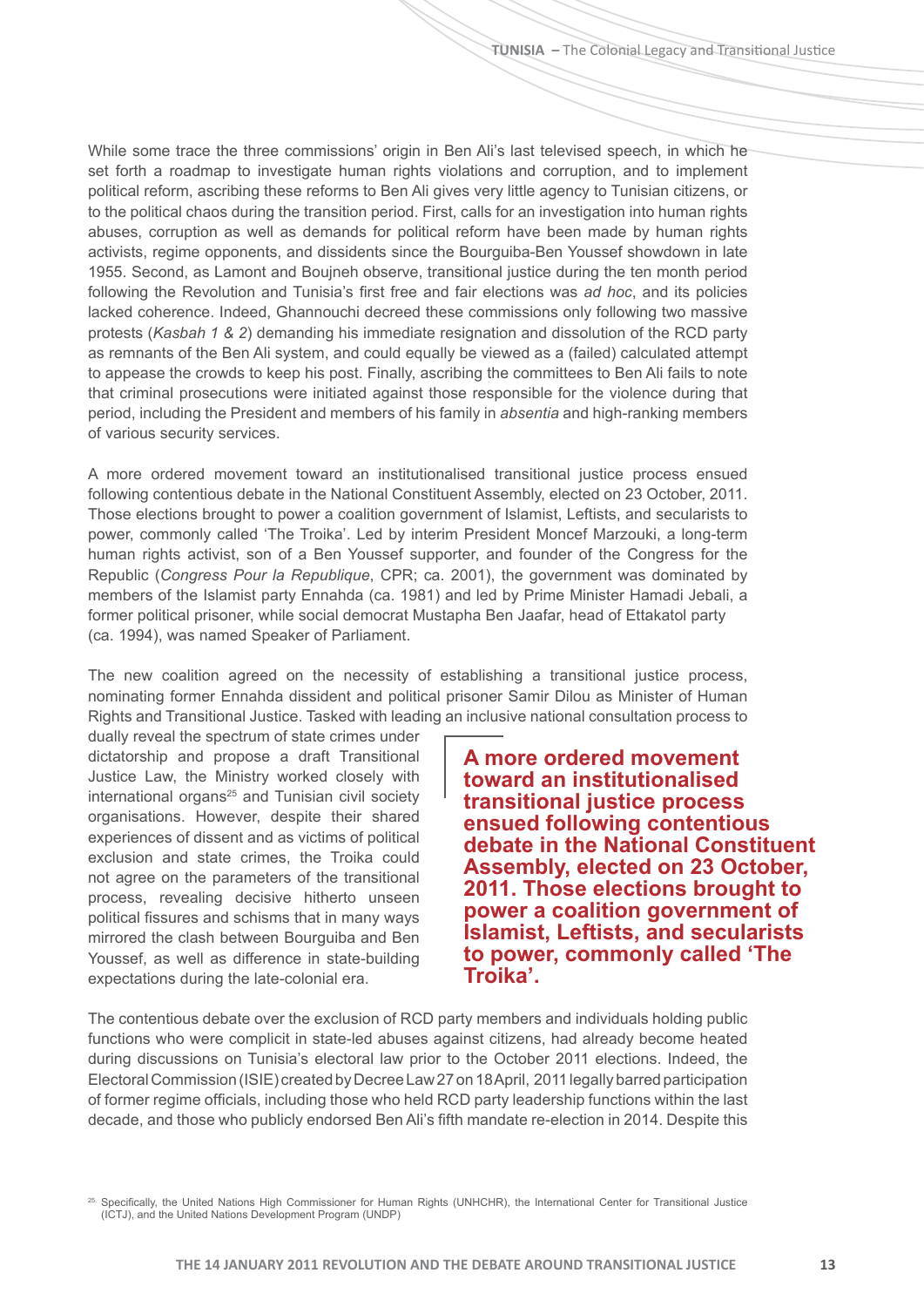extra-constitutional transitional-period decision, the long-awaited 17 December 2013 *Organic Law on Establishing and Organizing Transitional Justice* omitted provisions defining political exclusion. Rather, the National Constituent Assembly (NCA) approved a supplementary article to the law's final version establishing a "committee for the purification and reform of public institutions". The committee would include five members of the Truth and Dignity Commission (*Instance Vérité et Dignité*, IVD), a novel body mandated by the Transitional Justice Law, which in the absence of electoral restrictions would allow for an investigation and disqualification of members deemed powerful in both the Bourguiba and Ben Ali regimes. By the end of 2016, the IVD received 62,458 cases and to date three public hearing sessions have been held, with the next scheduled for 11 March, 2017.

Introduced in April 2014, Article 167 of the new Electoral Law proposed a wide-ranging list of former regime officials and supporters that could be excluded from political life. The debates surrounding the article revealed deep splits within the NCA on the one hand, and the Troika on the other. While Interim President Marzouki and his CPR party and many Ennahda members favoured Article 167, former RCD cadres, and members of the newly created Bourguibist Nidaa Tounes party virulently opposed the law. Indeed, Nidaa Tounes leader and former Bourguiba Minister, Beji Caid Essebsi, likened political exclusion to the stripping of nationality. On a different level, while Nidaa Tounes and other Bourguibist-leaning parties did favour an investigation into state crimes committed under the Ben Ali regime, they felt the investigation should only go back to 1987. Many Islamists and some Leftists favoured an investigation spanning not only into the Bourguiba regime, but also into the final years of the Protectorate. While ultimately, the IVD has been tasked to uncover abuses beginning in 1955, to the surprise of many even some Ennahda deputies voted against Article 167, revealing a new fissure in Tunisia's political landscape as the Islamist party was gradually moving towards national unity and consensus politics rather than the radical initiatives that had characterised its positions during the Ben Ali regime and the period immediately following the 2011 Revolution.

Political splits over the temporality, and the scope political exclusion, highlight the divisions over the position, centrality, meaning, and process of the transitional justice process. While one side views the transitional justice process as key to unpacking, understanding, and debunking Tunisia's post-independence narrative of modernisation, development, and Westernisation, the other, at best, views it as a barrier to national unity and moving forward.26 This is clearly

**While one side views the transitional justice process as key to unpacking, understanding, and debunking Tunisia's postindependence narrative of modernisation, development, and Westernisation, the other, at best, views it as a barrier to national unity and moving forward.**

evident in the current government's failed 2015 Economic Reconciliation Bill, which proposed to forgive economic crimes and corruption committed by civil servants and businessmen under the previous authoritarian regimes in exchange for closed-door confession and paybacks. For proponents, fear of retribution inhibited important capital reinvestment into the flagging post-Revolutionary economy. For others, such as the *Manish M'sameh* (I Won't Forget) social movement, proposals such as the 2015 Economic Reconciliation Bill was part and

parcel of a concerted effort by some to turn the page on state-violations, as a comprehensive investigation of the genealogy of state-led violence and corruption in Tunisia would reveal its roots in competing political projects.<sup>27</sup> Moreover, those projects date back to the anti-colonial independence struggle and the triumph of the Bourguibist paradigm, revealing the multiple forms of violations upon which its success hinged.

- <sup>26.</sup> Such as the contentious debates over the proposed economic reconciliation bill and ensuing protests and growth of social movements challenging it.
- 27. See Laryssa Chomiak. 2016. "The Revolution in Tunisia Continues" Middle East Institute. http://www.mei.edu/content/map/revolution-intunisia-continues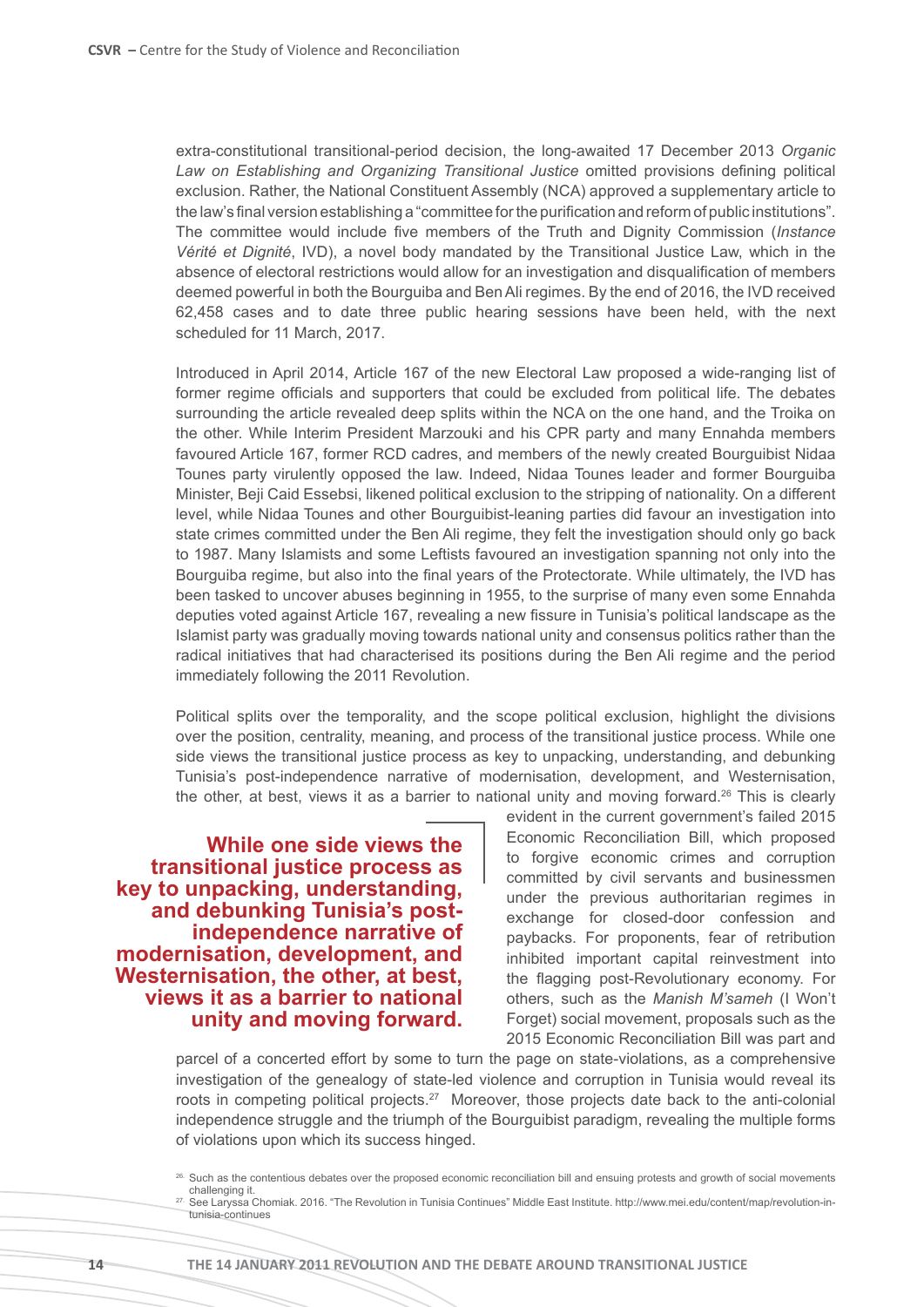### **IV TUNISIA'S LATE COLONIAL PAST, AUTHORITARIANISM, AND TRANSITIONAL JUSTICE**

Tunisia's history of political centralisation hinges on the repression of actors and forces that challenged Habib Bourguiba's paramount position in the Neo-Destour party during both the late Protectorate era, and the post-independence modernisation project.

The legacy of the political, economic, social, and cultural institutions that were bequeathed by the French authoritarian colonial state, and constructed by the anti-colonial, nationalist Neo-Destour party is one of continuity that has defined institutional change for over five decades. Though Tunisia's first President Habib Bourguiba (1956-1987) had initiated liberal economic reforms while institutionalising authoritarian political processes and practices, he justified autocracy with the necessity of building a modern nation-state and rapidly advancing socio-economic reforms. Bourguiba's authoritarianism was reflected in a monolithic party and French model-based state structure imposing Western secularism, buttressed by the gradual co-optation of other political, social, and economic institutions, and repression of political opponents. Habib Bourguiba's postindependence state-building exercise of modernisation and Westernisation – referred to as "Bourguibism" - was rooted in a politics of exclusion, marginalisation, as well as illiberal elimination of inter-party conflicts beginning with the 1955 intra-party showdown, and later declaration of the single party state. Following those cues, Ben Ali's political project directly expanded the Bourguibist project into a new era of 'development' and 'economic miracle story', while targeting many of the same 'enemies of the state'.

Zine el-Abidine Ben Ali seized power from Bourguiba on 7 November 1987, ostensibly in order to establish a democracy and ending Bourguiba's 'Presidency for Life'. Instead, he built the foundations for one of the most repressive modern political systems. Shortly after coming to power, Ben Ali co-opted key economic actors, especially from the expanding private sector, instituting a legacy of neoliberal economic reforms which consolidated rather than loosening his grip on power.<sup>28</sup> Ben Ali nurtured and advanced the authoritarian political framework that he inherited from his predecessor, while promoting an image of political and economic reformer and important partner in the "War on Terror" to the West following the imposition of the draconian 2003 anti-terrorism law. That law expanded the regime's legal definition of terrorism, buttressing the regime's system of rule *by* law, while further limiting citizens' recourse to justice. Despite

domestic societal challenges and criticism from the domestic and international human rights community, Ben Ali coated an increasingly robust version of authoritarian rule with liberal democratic rhetoric.

In his twenty-seven-year rule, from 1987-2011, Ben Ali severely restricted political space by outlawing opposition parties, primarily the Ennahda, the Tunisian Communist Workers Party (PCOT), other Leftist dissidents, and Pan-Arab political movements – groups also targeted by

**Zine el-Abidine Ben Ali seized power from Bourguiba on 7 November 1987, ostensibly in order to establish a democracy and ending Bourguiba's 'Presidency for Life'. Instead, he built the foundations for one of the most repressive modern political systems.**

<sup>28.</sup> See: Emma Murphy. 1999. *Economic and Political Change in Tunisia: From Bourguiba to Ben Ali*. London: Palgrave; Greg White. 2001. *A Comparative Political Economy of Tunisia and Morocco*. New York: SUNY Press; Eval Bellin. 2002. *Stalled Democracy: Capital, Labor, and the Paradox of State-Sponsored Development*. Ithaca: Cornell University Press; Stephen J. King. 2003. *Liberalization against Democracy: The Local Politics of Economic Reform in Tunisia*. Bloomington: Indiana University Press; Melani Cammett. 2007. *Globalization and Business Politics in Arab North Africa: A Comparative Perspective*. New York: Cambridge University Press; ,Stephen J. King. 2010. *The New Authoritarianism in the Middle East and North Africa*. Bloomington: Indiana University Press.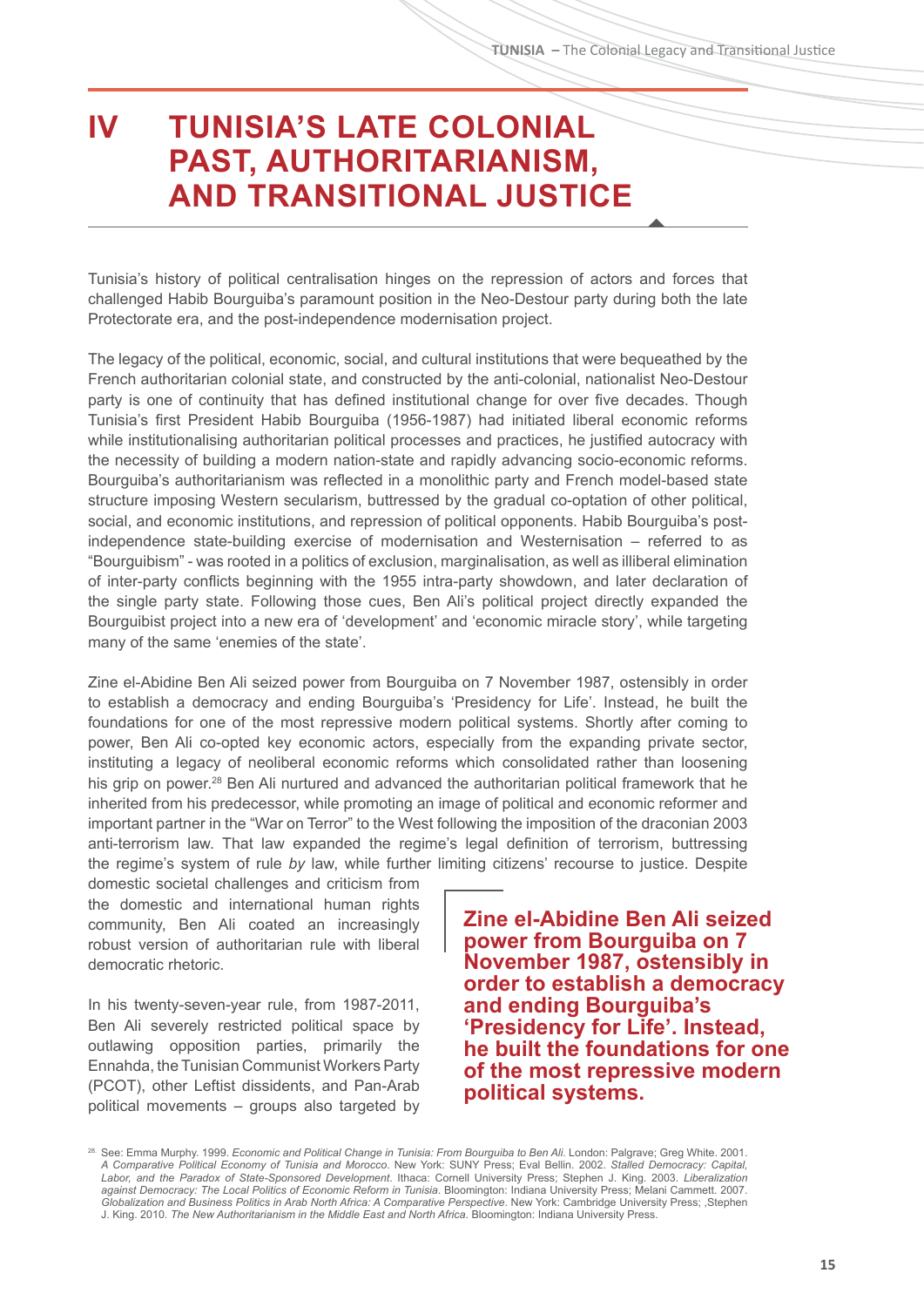Bourguiba, first under the suspicion that they might belinked to Salah Ben Youssef, then as autonomous opposition movements in their own right. He purged the government of dissenting voices during his first five years in power, and reinforced his personal control of state institutions, especially the judiciary, to consolidate power and facilitate widespread corruption. Generalised political oppression and criminalisation of dissent hardened with the passing of controversial anti-terrorism legislation in 2003, which allowed a systematic persecution of Ennahda and a total clamp down on religion in public space. By the early 2000's, virtually all *dissent* within Tunisia was eliminated with the opposition exiled or in prison. Though in many ways copying Bourguiba's post-1955 consolidation of power, Ben Ali extended his repressive system of control into the most mundane forms of everyday life.29

Stakeholders supportive of Tunisia's comprehensive approach to transitional justice believe that the process is the first and most central step to unpacking, understanding, and debunking Tunisia's miraculous narrative of modernisation, development, and Westernisation. Because Tunisia's centralised state-building and authoritarian consolidation process – dating from independence to the 2011 Revolution – was rooted in the politics of repression using a repertoire of exclusion,

**By investigating state crimes dating to the late colonial period, proponents stress the necessity to challenge Tunisia's one-sided history through the examination of victims across political orientations, religious affiliation, geographic and economic marginalisation, and exclusion.**

elimination, forceful co-optation, marginalisation, forceful obedience, and gratuitous public displays of state violence, proponents of a comprehensive transitional justice process have favoured beginning the process in 1955. By investigating state crimes dating to the late colonial period, proponents stress the necessity to challenge Tunisia's one-sided history through the examination of victims across political orientations, religious affiliation, geographic and economic marginalisation, and exclusion.

29 Beatrice Hibou. 2011. The Force of Obedience: The Political Economy of Repression in Tunisia. Cambridge: Polity Press.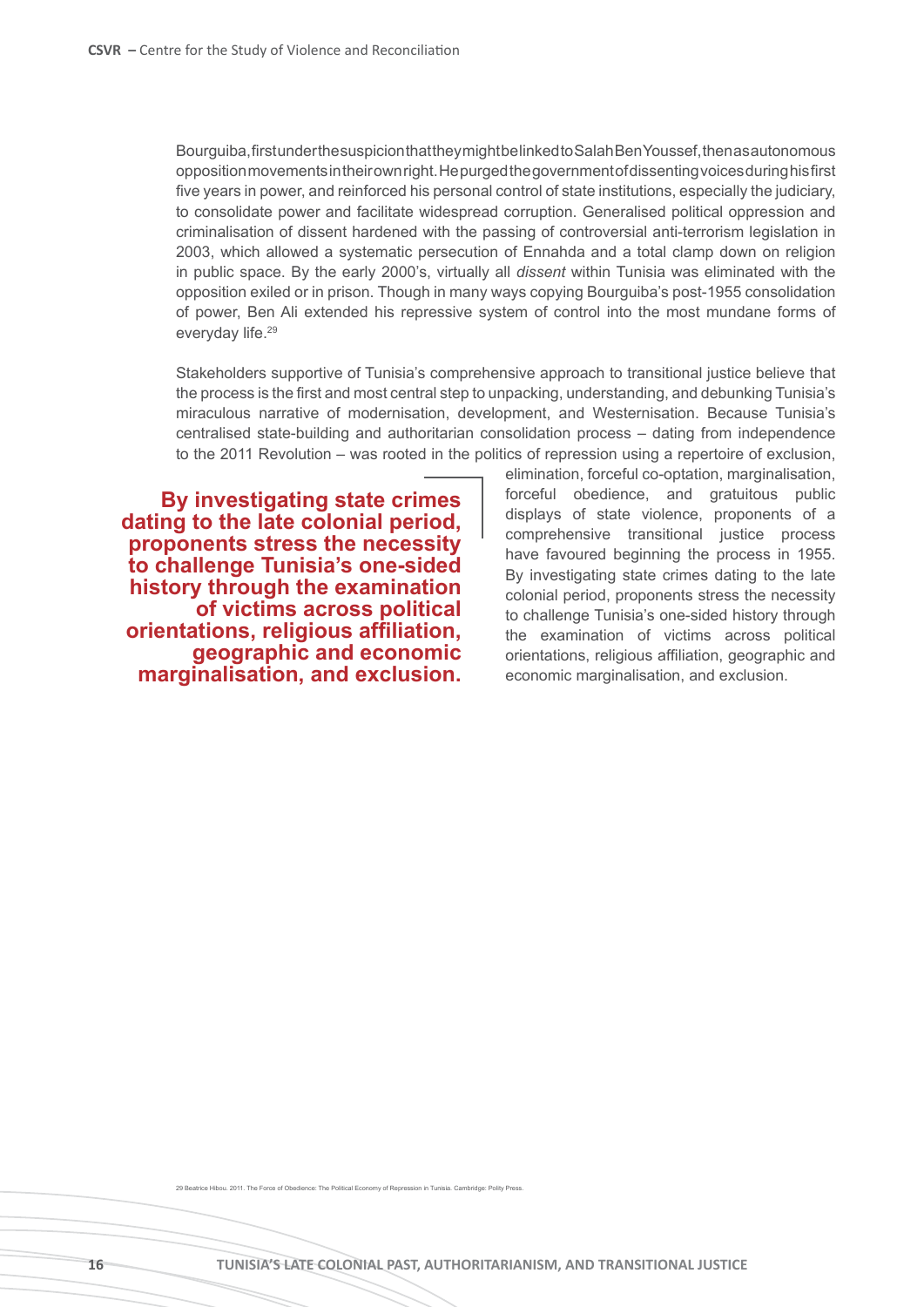# **BIBLIOGRAPHY**

- 1. Alexander, C. 2010. Tunisia: *Stability and Reform in the Modern Maghrib*. London: Routledge.
- 2. Anderson, L. 1986. *The State and Social Transformation in Tunisia and Libya, 1830-1980.* Princeton: Princeton University Press.
- 3. Auzary-Schmaltz, N. (Ed). 2007. *La justice française et le droit pendant le protectorat en Tunisie*. Rabat: Connaissance du Maghreb.
- 4. Bellin, E. 2002. *Stalled Democracy: Capital, Labor, and the Paradox of State-Sponsored Development*. Ithaca: Cornell University Press
- 5. Cammett, M. 2007. *Globalization and Business Politics in Arab North Africa: A Comparative Perspective*. New York: Cambridge University Press
- 6. Chomiak, L and Parks, R.P. 2016. "Tunisia" in Ellen Lust, ed. *The Middle East* (14th edition): 816.
- 7. Chomiak, L. 2016. "The Revolution in Tunisia Continues" Middle East Institute. http://www.mei.edu/content/map/revolution-in- tunisia-continues.
- 8. Gobe, E. 2015. "L'Organisation de la profession d'avocat en Tunisie: Du model français et de son adaptation aux contextes colonial et post-colonial." In Jean-Phillipe Bras, Ed. *Faire l'histoire du droit colonial cinquante ans après l'indépendence de l'Algérie*. Paris: Éditions Karthala
- 9. King, S.J. 2003. *Liberalization against Democracy: The Local Politics of Economic Reform in Tunisia*. Bloomington: Indiana University Press
- 10. King, S.J. 2010. *The New Authoritarianism in the Middle East and North Africa*. Bloomington: Indiana University Press.
- 11. Lamont, C.K. and Boujneh, H. 2012. "Transitional Justice in Tunisia: Negotiating Justice during Transition" *Croatian Political Science Review* 49(5).
- 12. Moore, C.H. 1965. Tunisia Since Independence: The Dynamics of One-Party Government. Westport: Greenwood Press.
- 13. Moore, C.H. 1970. *Politics in North Africa. Algeria, Morocco, and Tunisia*. 1970. Boston: Little, Brown and Company: 70.
- 14. Murphy, E. 1999. *Economic and Political Change in Tunisia: From Bourguiba to Ben Ali*. London: Palgrave.
- 15. Parks, R.P. 2011. "Local-National Relations and the Politics of Property Rights in Algeria and Tunisia." Ph.D. Dissertation, University of Texas at Austin.
- 16. Perkins, K.J. 2004. *A History of Modern Tunisia*. New York: Cambridge University Press.
- 17. Rijkers, B., Freund, C. & Nucifora, A. 2014. "All in the Family: State Capture in Tunisia." *World Bank Policy Research Working Paper*. WPS No. 6810. Washington, DC: World Bank.
- 18. Salem, L.B. 1994. "Les ingénieurs en Tunisie aux XIXe et XXe siècles" *Revue du monde musulman et de la Méditerranée*. 72(1): 60-74.
- 19. Silvera, V. 1953. *La reforme des assemblées locales en Tunisie: conseils municipaux et conseils de caïdats*. Paris: Librairie Générale de Droit et de Jurisprudence.
- 20. Sraieb, N. 1995. *Le Collège Sadiki de Tunis, 1875-1956: enseignement et nationalisme*. Paris: Éditions CNRS.
- 21. Sraieb. N. 1993. "L'idéologie de l'école en Tunisie colonial (1881-1945)" *Revue du monde musulman et de la Méditerranée*. 68(1): 249.
- 22. White, G. 2001. *A Comparative Political Economy of Tunisia and Morocco*. New York: SUNY Press.
- 23. Zussman, M. 1992. *Development and Disenchantment in Rural Tunisia: The Bourguiba Years*. Boulder: Westview Press.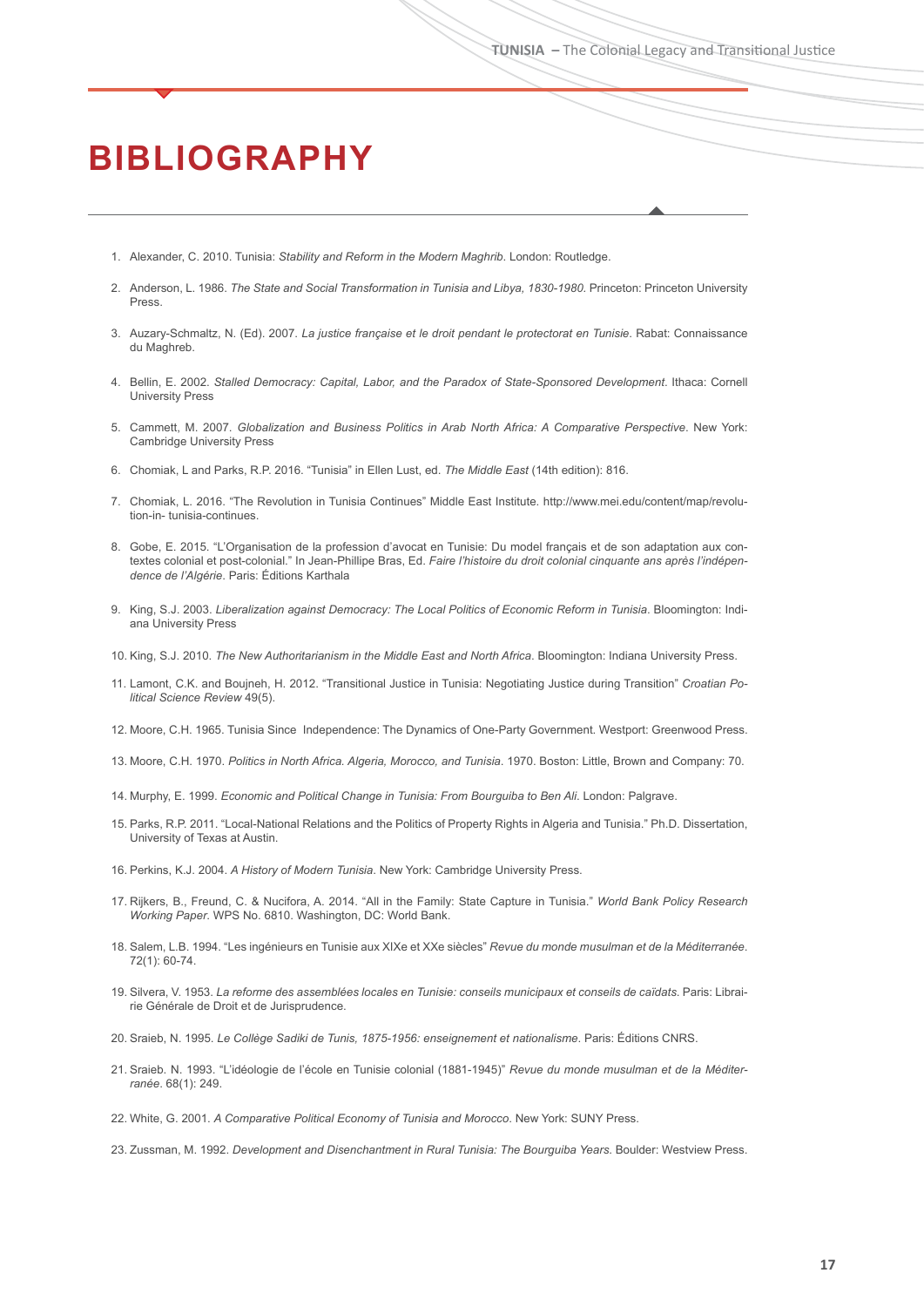| <b>NOTES</b> |  |  |  |  |
|--------------|--|--|--|--|
|              |  |  |  |  |
|              |  |  |  |  |
|              |  |  |  |  |
|              |  |  |  |  |
|              |  |  |  |  |
|              |  |  |  |  |
|              |  |  |  |  |
|              |  |  |  |  |
|              |  |  |  |  |
|              |  |  |  |  |
|              |  |  |  |  |
|              |  |  |  |  |
|              |  |  |  |  |
|              |  |  |  |  |
|              |  |  |  |  |
|              |  |  |  |  |
|              |  |  |  |  |
|              |  |  |  |  |
|              |  |  |  |  |
|              |  |  |  |  |
|              |  |  |  |  |
|              |  |  |  |  |
|              |  |  |  |  |
|              |  |  |  |  |
|              |  |  |  |  |
|              |  |  |  |  |
|              |  |  |  |  |
|              |  |  |  |  |
|              |  |  |  |  |

 $\gt$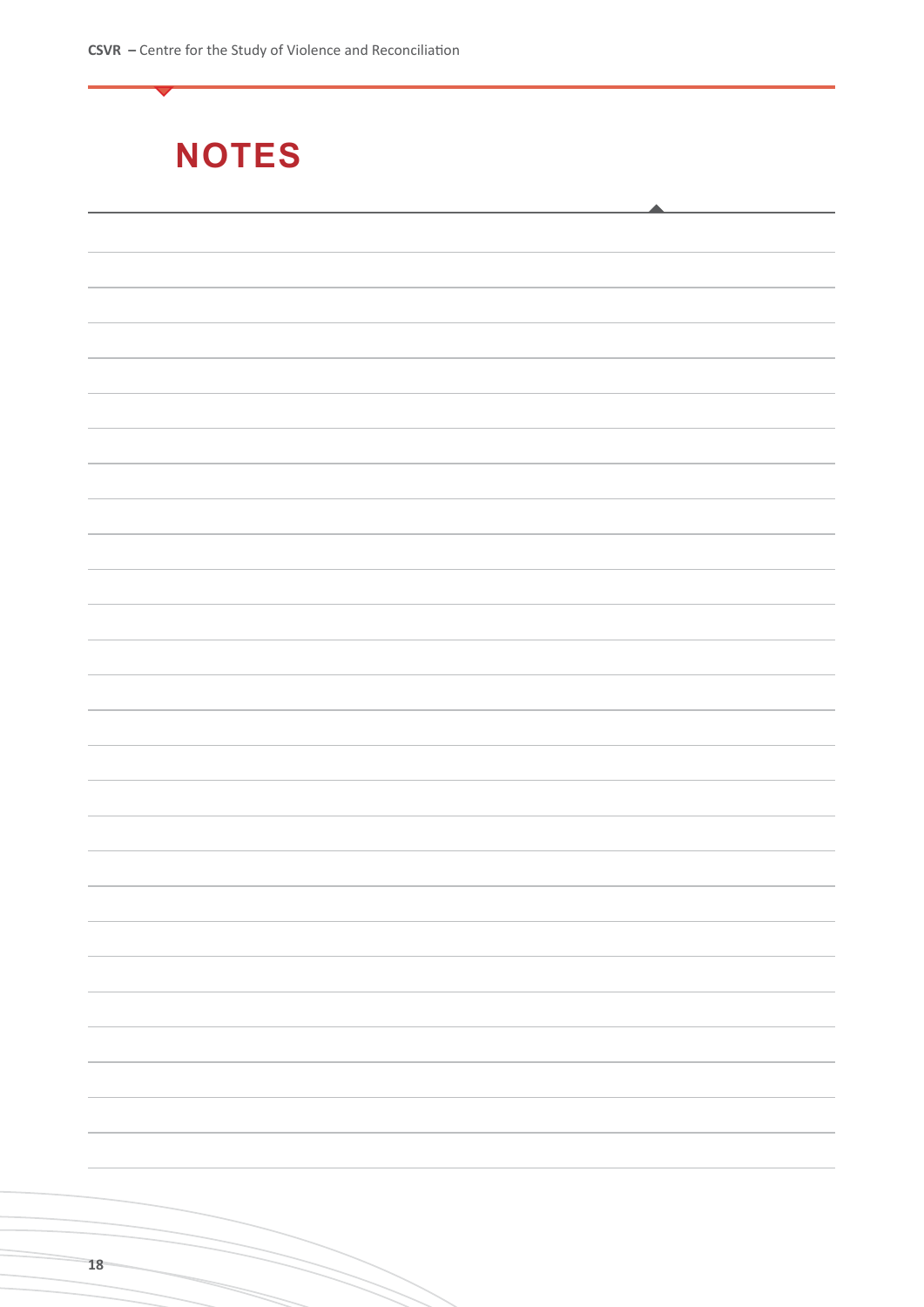